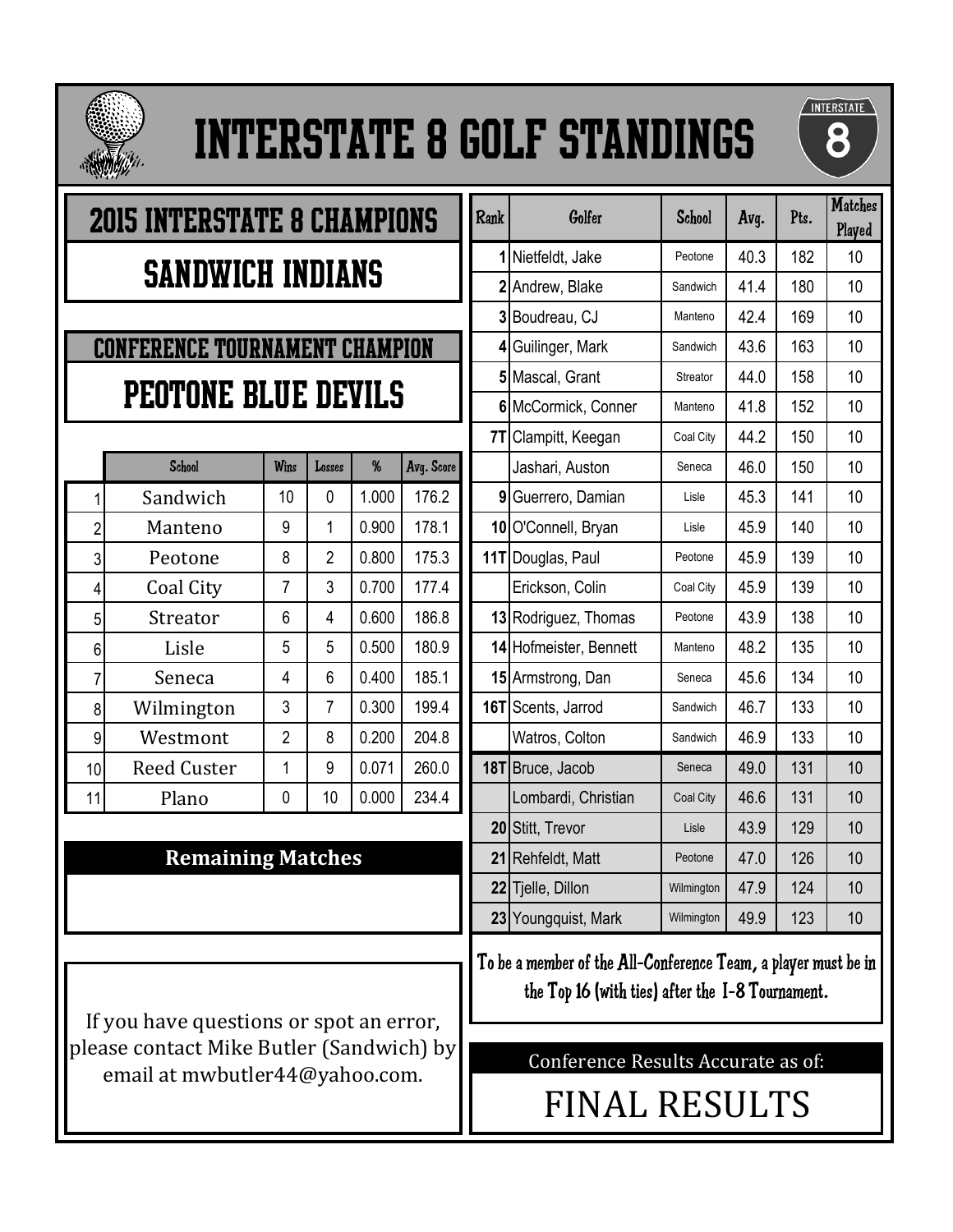### Interstate 8 Conference Match Results

| Date:     |                |                 | <b>School</b>      | Team Score |          | Match              | Medalist                                                     | Score | School           |
|-----------|----------------|-----------------|--------------------|------------|----------|--------------------|--------------------------------------------------------------|-------|------------------|
|           |                | Team #1:        | Sandwich           | 185        |          | 1vs. 2             | <b>Blake Andrew</b>                                          | 41    | Sandwich         |
|           | #1             | Team #2:        | Manteno            | 191        | Medalist | 1vs.3              | <b>Blake Andrew</b>                                          | 41    | Sandwich         |
|           |                | Team #3:        | Westmont           | 214        |          | $2 \text{ vs. } 3$ | Boudreau/McCormick                                           | 44    | Manteno          |
|           |                | Team #1:        | Peotone            | 171        |          | 1vs. 2             | <b>Jake Nietfeldt</b>                                        | 39    | Peotone          |
|           | #2             | Team #2:        | Plamo              | 239        | Medalist | 1vs.3              | Jake Nietfeldt                                               | 39    | Peotone          |
| 8/20/2015 |                | Team #3:        | Lisle              | 182        |          | $2 \text{ vs. } 3$ | Bryan O'Connell                                              | 44    | Lisle            |
|           |                | Team #1:        | <b>Streator</b>    | 180        |          | 1vs. 2             | <b>Grant Mascal</b>                                          | 40    | <b>Streator</b>  |
|           | #3             | Team #2:        | <b>Reed Custer</b> | 272        | Medalist | 1vs.3              | <b>Grant Mascal</b>                                          | 40    | <b>Streator</b>  |
|           |                | Team #3:        | Seneca             | 181        |          | $2 \text{ vs. } 3$ | Dan Armstrong                                                | 42    | Seneca           |
| Date:     |                |                 | School             | Team Score |          | Match              | Medalist                                                     | Score | School           |
|           |                | Team #1:        | Sandwich           | 178        |          | 1vs. 2             | Andrew/Guilinger                                             | 43    | Sandwich         |
|           | #1             | Team #2:        | Coal City          | 187        | Medalist | 1vs.3              | J. Nietfeldt                                                 | 40    | Peotone          |
|           |                | Team #3:        | Peotone            | 182        |          | $2 \text{ vs. } 3$ | J. Nietfeldt                                                 | 40    | Peotone          |
| 8/25/2015 |                | <b>Team #1:</b> | Plano              | 222        |          | 1vs. 2             | T.Anderson                                                   | 45    | <b>Streator</b>  |
|           | #2             | Team #2:        | <b>Streator</b>    | 190        | Medalist | 1vs.3              | T. McTighe                                                   | 49    | Plano            |
|           |                | Team #3:        | Wilmington         | 212        |          | $2 \text{ vs. } 3$ | T. Anderson                                                  | 45    | <b>Streator</b>  |
|           |                | Team #1:        | Manteno            | 178        |          | 1vs. 2             | C. McCormick                                                 | 41    | Manteno          |
|           | #3             | Team #2:        | <b>Reed Custer</b> | 260        | Medalist | 1vs.3              | C. McCormick                                                 | 41    | Manteno          |
|           |                | Team #3:        | Lisle              | 187        |          | $2 \text{ vs. } 3$ | T.Stitt/S.Ross                                               | 44    | Lisle            |
| Date:     |                |                 | <b>School</b>      | Team Score |          | Match              | Medalist                                                     | Score | <b>School</b>    |
|           |                | Team #1:        | Sandwich           | 178        |          | 1vs. 2             | <b>Blake Andrew</b>                                          | 43    | Sandwich         |
|           | #1             | Team #2:        | Lisle              | 193        | Medalist |                    |                                                              |       |                  |
|           |                | Team #3:        |                    |            |          |                    |                                                              |       |                  |
| 8/27/2015 |                | Team #1:        | Manteno            | 172        |          | 1vs. 2             | CJ Boudreau                                                  | 38    | Manteno          |
|           | #2             | Team #2:        | <b>Coal City</b>   | 177        | Medalist | 1vs.3              | CJ Boudreau                                                  | 38    | Manteno          |
|           |                | Team #3:        | Plano              | 231        |          | $2 \text{ vs. } 3$ | Cash/Clampett/Erickson                                       | 44    | <b>Coal City</b> |
|           |                | Team #1:        | Westmont           | 206        |          | 1vs. 2             | Dan Armstrong                                                | 47    | Seneca           |
|           | #3             | Team #2:        | Seneca             | 200*       | Medalist | 1vs.3              | Tjelle/Younquist                                             | 47    | Wilmington       |
|           |                | Team #3:        | Wilmington         | $200*$     |          | $2 \text{ vs. } 3$ | Armstrong/Tjelle/Youngquist                                  | 47    | Sen/Wil/Wil      |
|           |                |                 |                    |            |          |                    | * = Seneca beat Wilmington in a 5th score playoff (53 to 59) |       |                  |
| Date:     |                |                 | School             | Team Score |          | Match              | Medalist                                                     | Score | School           |
|           |                | Team #1:        | Coal City          | 171        |          | 1vs. 2             | M. Miscwicz / L. Schoen                                      | 41    | Coal City        |
|           | #1             | Team #2:        | <b>Reed Custer</b> | 262        | Medalist | 1vs.3              | M. Miscwicz / L. Schoen                                      | 41    | Coal City        |
|           |                | Team #3:        | Westmont           | 205        |          | $2 \text{ vs. } 3$ | Joe Virzi                                                    | 46    | Westmont         |
|           |                | Team #1:        | Wilmington         | 195        |          | 1vs. 2             | <b>Conner McCormick</b>                                      | 39    | Manteno          |
|           | #2             | Team #2:        | Manteno            | 173        | Medalist | 1vs.3              | Jake Nietfeldt                                               | 41    | Peotone          |
|           |                | Team #3:        | Peotone            | 179        |          | $2 \text{ vs. } 3$ | <b>Conner McCormick</b>                                      | 39    | Manteno          |
|           |                | Team #1:        | Seneca             | 179        |          | 1vs. 2             | <b>Blake Andrew</b>                                          | 38    | Sandwich         |
|           | 9/1/2015<br>#3 | Team #2:        | Sandwich           | 163        | Medalist | 1vs.3              | Auston Jashari                                               | 41    | Seneca           |
|           |                | Team #3:        | Plano              | 249        |          | $2 \text{ vs. } 3$ | <b>Blake Andrew</b>                                          | 38    | Sandwich         |
|           |                | Team #1:        | <b>Streator</b>    | 177        |          | 1vs. 2             | <b>Grant Mascal</b>                                          | 41    | <b>Streator</b>  |
|           | #4             | Team #2:        | Lisle              | 178        | Medalist |                    | Bryan O'Connell                                              | 41    | Lisle            |
|           |                | Team #3:        |                    |            |          |                    |                                                              |       |                  |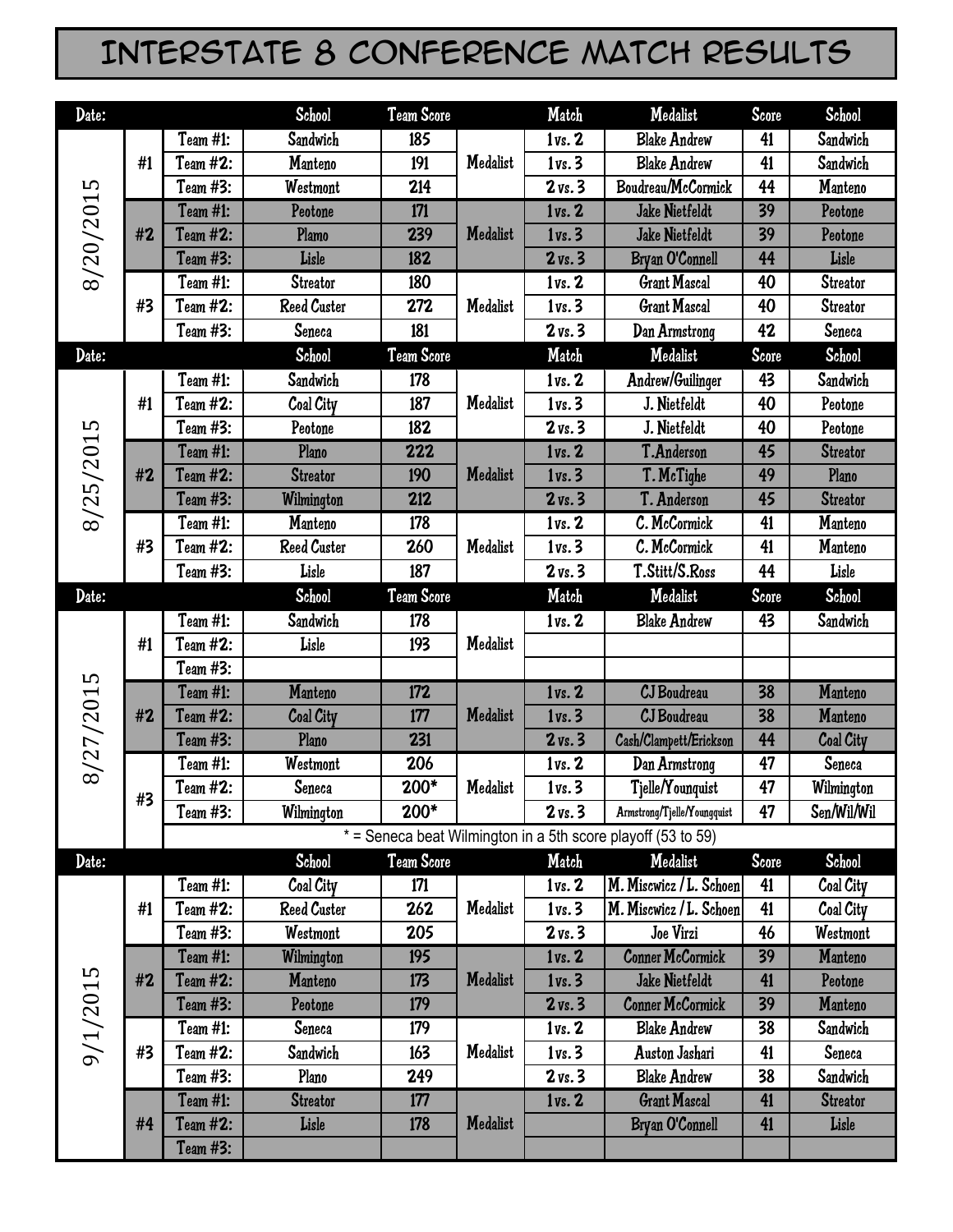### Interstate 8 Conference Match Results

| Date:     |          |                 | <b>School</b>      | Team Score |          | Match              | Medalist                  | Score | School             |
|-----------|----------|-----------------|--------------------|------------|----------|--------------------|---------------------------|-------|--------------------|
|           |          | Team #1:        | Coal City          | 185        |          | 1vs. 2             | Christian Lombardi        | 43    | Coal City          |
|           | #1       | Team #2:        | <b>Streator</b>    | 205        | Medalist |                    |                           |       |                    |
|           |          | Team #3:        |                    |            |          |                    |                           |       |                    |
| 9/3/2015  |          | <b>Team #1:</b> | Plano              | 217        |          | 1vs. 2             | Luke Gifford              | 45    | Westmont           |
|           | #2       | Team #2:        | Westmont           | 193        | Medalist |                    |                           |       |                    |
|           |          | Team #3:        |                    |            |          |                    |                           |       |                    |
|           |          | Team #1:        | Seneca             | 184        |          | 1vs. 2             | CJ Boudreau               | 42    | <b>Manteno</b>     |
|           | #3       | Team #2:        | Manteno            | 182        | Medalist |                    |                           |       |                    |
|           |          | Team #3:        |                    |            |          |                    |                           |       |                    |
| Date:     |          |                 | <b>School</b>      | Team Score |          | Match              | Medalist                  | Score | School             |
|           |          | Team #1:        | Westmont           | 195        |          | 1vs. 2             | Jake Nietfeldt            | 39    | Peotone            |
|           | #1       | Team #2:        | Peotone            | 167        | Medalist | 1vs.3              | Adam Brown                | 44    | <b>Streator</b>    |
|           |          | Team #3:        | <b>Streator</b>    | 181        |          | $2 \text{ vs. } 3$ | Jake Nietfeldt            | 39    | Peotone            |
| 9/8/2015  |          | Team #1:        | <b>Seneca</b>      | 181        |          | 1vs. 2             | K. Clampett/C. Erickson   | 41    | Coal City          |
|           | #2       | Team #2:        | Coal City          | 168        | Medalist | 1vs.3              | Damian Guerrero           | 38    | Lisle              |
|           |          | Team #3:        | Lisle              | 176        |          | $2 \text{ vs. } 3$ | Damian Guerrero           | 38    | Lisle              |
|           |          | Team #1:        | <b>Reed Custer</b> | 267        |          | 1vs. 2             | B. Andrew / J. Scents     | 42    | Sandwich           |
|           | #3       | Team #2:        | Sandwich           | 172        | Medalist | 1vs.3              | D. Tjelle / M. Youngquist | 44    | Wilmington         |
|           |          | Team #3:        | Wilmington         | 195        |          | $2 \text{ vs. } 3$ | B. Andrew / J. Scents     | 42    | Sandwich           |
| Date:     |          |                 | School             | Team Score |          | Match              | Medalist                  | Score | School             |
|           | #1       | Team #1:        | <b>Streator</b>    | 183        | Medalist | 1vs. 2             | CJ Boudreau               | 38    | Manteno            |
|           |          | Team #2:        | Manteno            | 171        |          |                    |                           |       |                    |
|           | #2       | <b>Team #1:</b> | Wilmington         | 198        | Medalist | 1vs. 2             | Keegan Clampitt           | 44    | Coal City          |
|           |          | Team #2:        | Coal City          | 183        |          |                    |                           |       |                    |
| 9/10/2015 | #3       | Team #1:        | Westmont           | 215        | Medalist | 1vs. 2             | Bryan O'Connell           | 39    | Lisle              |
|           |          | Team #2:        | Lisle              | 170        |          |                    |                           |       |                    |
|           | #4       | Team #1:        | Peotone            | 172        | Medalist | 1vs. 2             | Jake Nietfeldt            | 40    | Peotone            |
|           |          | Team #2:        | <b>Reed Custer</b> | 238        |          |                    |                           |       |                    |
| Date:     |          |                 | School             | Team Score |          | Match              | Medalist                  | Score | School             |
|           | #1       | Team #1:        | Sandwich           | 188        | Medalist | 1vs. 2             | <b>Blake Andrew</b>       | 43    | Sandwich           |
|           |          | Team #2:        | <b>Streator</b>    | 201        |          |                    |                           |       |                    |
|           | #2       | <b>Team #1:</b> | Plano              | 245        | Medalist | 1vs. 2             | <b>Austin Willis</b>      | 43    | <b>Reed Custer</b> |
| 9/15/2015 |          | Team #2:        | <b>Reed Custer</b> | 240        |          |                    |                           |       |                    |
|           | #3       | Team #1:        | Seneca             | 185        | Medalist | 1vs. 2             | Dan Armstrong             | 44    | Seneca             |
|           |          | Team #2:        | Peotone            | 183        |          |                    |                           |       |                    |
|           |          | <b>Team #1:</b> | Wilmington         | 192        | Medalist | 1vs. 2             | <b>Trevor Stitt</b>       | 42    | Lisle              |
| #4        | Team #2: | Lisle           | 178                |            |          |                    |                           |       |                    |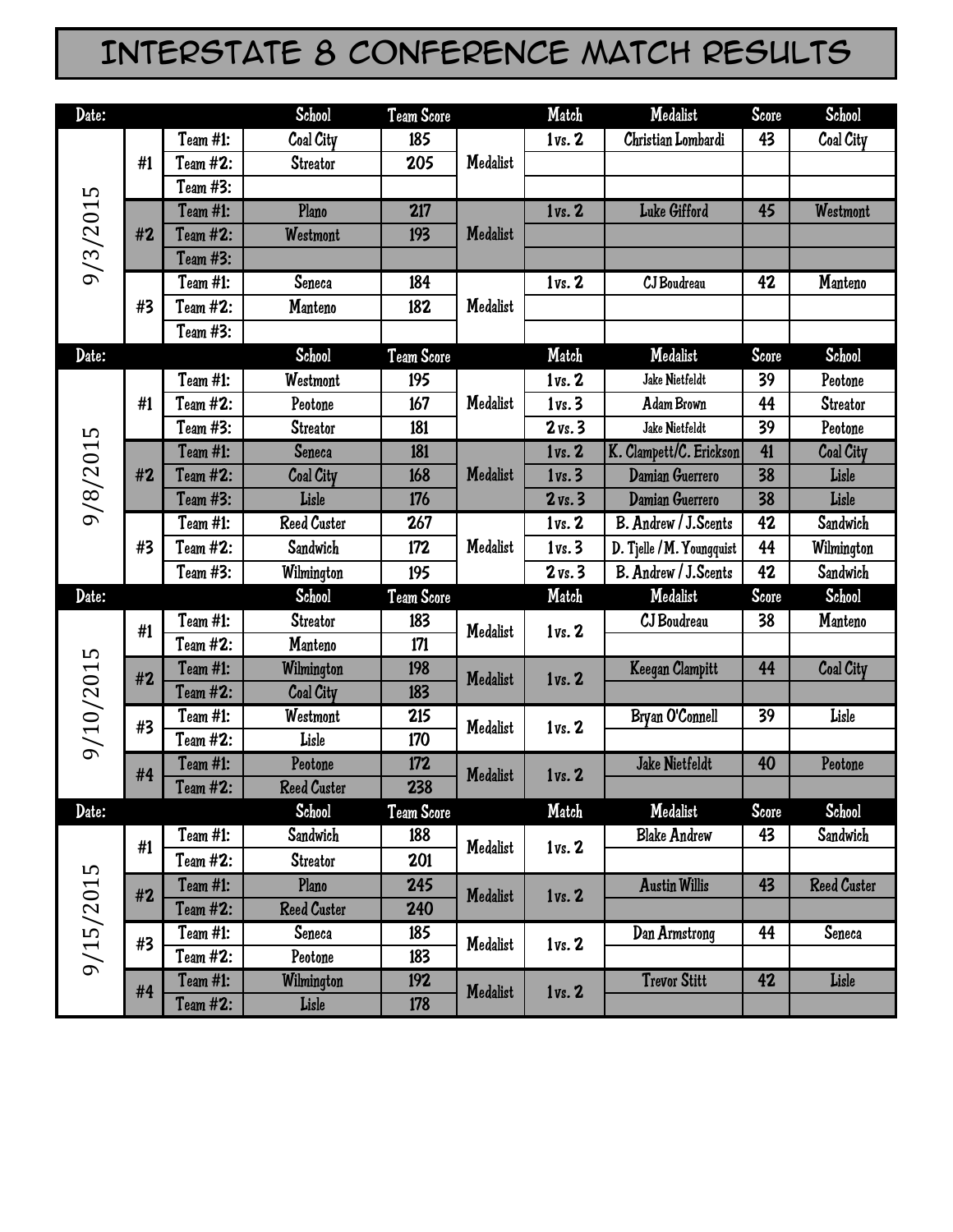#### Team Results

|                    | <b>Coal City</b> |   |   |       |                    | Lisle |    |   |  |
|--------------------|------------------|---|---|-------|--------------------|-------|----|---|--|
| Opponent           | Date             | W |   | Score | Opponent           | Date  | W  |   |  |
| Lisle              | 9/8              | 1 |   | 168   | Coal City          | 9/8   |    | 1 |  |
| Manteno            | 8/26             |   | 1 | 177   | Manteno            | 8/24  |    | 1 |  |
| Peotone            | 8/25             |   | 1 | 187   | Peotone            | 8/20  |    | 1 |  |
| Plano              | 8/26             | 1 |   | 177   | Plano              | 8/20  | 1  |   |  |
| <b>Reed Custer</b> | 9/1              | 1 |   | 171   | <b>Reed Custer</b> | 8/24  | 1  |   |  |
| Sandwich           | 8/25             |   | 1 | 187   | Sandwich           | 8/27  |    | 1 |  |
| Seneca             | 9/8              | 1 |   | 168   | Seneca             | 9/8   | 1  |   |  |
| <b>Streator</b>    | 9/2              | 1 |   | 185   | Streator           | 8/31  |    | 1 |  |
| Westmont           | 9/1              | 1 |   | 171   | Westmont           | 9/25  | 1  |   |  |
| Wilmington         | 9/28             | 1 |   | 183   | Wilmington         | 9/16  | 1  |   |  |
| Winning %          | 0.700            | 7 | 3 | 177.4 | Winning %          | 0.500 | 5. | 5 |  |

|                    | Manteno |   |   |       |                    |       |   |   |       |
|--------------------|---------|---|---|-------|--------------------|-------|---|---|-------|
| Opponent           | Date    | W |   | Score | Opponent           | Date  | W | L | Score |
| Coal City          | 8/27    | 1 |   | 172   | Coal City          | 8/25  | 1 |   | 182   |
| Lisle              | 8/24    | 1 |   | 178   | Lisle              | 8/20  | 1 |   | 171   |
| Peotone            | 8/31    | 1 |   | 173   | Manteno            | 8/31  |   | 1 | 179   |
| Plano              | 8/27    | 1 |   | 172   | Plano              | 8/20  | 1 |   | 171   |
| <b>Reed Custer</b> | 8/24    | 1 |   | 178   | <b>Reed Custer</b> | 9/10  | 1 |   | 172   |
| Sandwich           | 8/20    |   | 1 | 191   | Sandwich           | 8/25  |   | 1 | 182   |
| Seneca             | 9/3     | 1 |   | 182   | Seneca             | 9/15  | 1 |   | 183   |
| Streator           | 9/9     | 1 |   | 171   | <b>Streator</b>    | 9/28  | 1 |   | 167   |
| Westmont           | 8/20    | 1 |   | 191   | Westmont           | 9/28  | 1 |   | 167   |
| Wilmington         | 8/31    | 1 |   | 173   | Wilmington         | 8/31  | 1 |   | 179   |
| Winning %          | 0.900   | 9 |   | 178.1 | Winning %          | 0.800 | 8 | 2 | 175.3 |

|                    | <b>Plano</b> |   |    |       |                  | <b>Reed Custer</b> |   |   |       |
|--------------------|--------------|---|----|-------|------------------|--------------------|---|---|-------|
| Opponent           | Date         | W |    | Score | Opponent         | Date               | W | L | Score |
| <b>Coal City</b>   | 8/27         |   |    | 231   | <b>Coal City</b> | 9/1                |   | 1 |       |
| Lisle              | 8/20         |   | 1  | 239   | Lisle            | 8/24               |   | 1 |       |
| Manteno            | 8/27         |   | 1  | 231   | Manteno          | 8/24               |   | 1 |       |
| Peotone            | 8/20         |   | 1  | 239   | Peotone          | 9/10               |   | 1 |       |
| <b>Reed Custer</b> | 9/15         |   | 1  | 245   | Plano            | 9/15               | 1 |   |       |
| Sandwich           | 9/1          |   | 1  | 249   | Sandwich         | 9/24               |   | 1 |       |
| Seneca             | 9/1          |   | 1  | 249   | Seneca           | 8/19               |   | 1 |       |
| <b>Streator</b>    | 8/25         |   | 1  | 222   | Streator         | 8/19               |   | 1 |       |
| Westmont           | 9/4          |   | 1  | 217   | Westmont         | 9/1                |   | 1 |       |
| Wilmington         | 8/25         |   | 1  | 222   | Wilmington       | 9/24               |   | 1 |       |
| Winning %          | 0.000        | 0 | 10 | 234.4 | Winning %        | 0.071              |   | 9 | 260.0 |

|           | <b>Coal City</b> |              |   |       |
|-----------|------------------|--------------|---|-------|
| nt        | Date             | w            |   | Score |
|           | 9/8              | 1            |   | 168   |
| D         | 8/26             |              | 1 | 177   |
|           | 8/25             |              | 1 | 187   |
|           | 8/26             | 1            |   | 177   |
| ster      | 9/1              | 1            |   | 171   |
| h         | 8/25             |              | 1 | 187   |
|           | 9/8              | $\mathbf{1}$ |   | 168   |
|           | 9/2              | $\mathbf{1}$ |   | 185   |
| nt        | 9/1              | $\mathbf{1}$ |   | 171   |
| ton       | 9/28             | $\mathbf{1}$ |   | 183   |
| Winning % | 0.700            | 7            | 3 | 177.4 |

|           | Manteno |              |   |       |                    | Peotone |              |                |  |
|-----------|---------|--------------|---|-------|--------------------|---------|--------------|----------------|--|
| nt        | Date    | W            |   | Score | Opponent           | Date    | W            |                |  |
|           | 8/27    | 1            |   | 172   | Coal City          | 8/25    | 1            |                |  |
|           | 8/24    | 1            |   | 178   | Lisle              | 8/20    | 1            |                |  |
|           | 8/31    | 1            |   | 173   | Manteno            | 8/31    |              | $\mathbf{1}$   |  |
|           | 8/27    | $\mathbf{1}$ |   | 172   | Plano              | 8/20    | 1            |                |  |
| ster      | 8/24    | 1            |   | 178   | <b>Reed Custer</b> | 9/10    | 1            |                |  |
| h         | 8/20    |              | 1 | 191   | Sandwich           | 8/25    |              | 1              |  |
|           | 9/3     | 1            |   | 182   | Seneca             | 9/15    | 1            |                |  |
|           | 9/9     | $\mathbf{1}$ |   | 171   | <b>Streator</b>    | 9/28    | $\mathbf{1}$ |                |  |
| nt        | 8/20    | 1            |   | 191   | Westmont           | 9/28    | $\mathbf{1}$ |                |  |
| ton       | 8/31    | $\mathbf{1}$ |   | 173   | Wilmington         | 8/31    | 1            |                |  |
| Winning % | 0.900   | 9            | 1 | 178.1 | Winning %          | 0.800   | 8            | $\overline{2}$ |  |

|           | Plano |          |    |       |            | <b>Reed Custer</b> |   |              |  |
|-----------|-------|----------|----|-------|------------|--------------------|---|--------------|--|
| nt        | Date  | W        |    | Score | Opponent   | Date               | W | L            |  |
|           | 8/27  |          | 1  | 231   | Coal City  | 9/1                |   | 1            |  |
|           | 8/20  |          | 1  | 239   | Lisle      | 8/24               |   | $\mathbf{1}$ |  |
| D         | 8/27  |          | 1  | 231   | Manteno    | 8/24               |   | 1            |  |
|           | 8/20  |          | 1  | 239   | Peotone    | 9/10               |   | 1            |  |
| ster      | 9/15  |          | 1  | 245   | Plano      | 9/15               | 1 |              |  |
| h         | 9/1   |          | 1  | 249   | Sandwich   | 9/24               |   | $\mathbf{1}$ |  |
|           | 9/1   |          | 1  | 249   | Seneca     | 8/19               |   | 1            |  |
|           | 8/25  |          | 1  | 222   | Streator   | 8/19               |   | $\mathbf{1}$ |  |
| nt        | 9/4   |          | 1  | 217   | Westmont   | 9/1                |   | $\mathbf{1}$ |  |
| ton       | 8/25  |          | 1  | 222   | Wilmington | 9/24               |   | $\mathbf{1}$ |  |
| Winning % | 0.000 | $\Omega$ | 10 | 234.4 | Winning %  | 0.071              | 1 | 9            |  |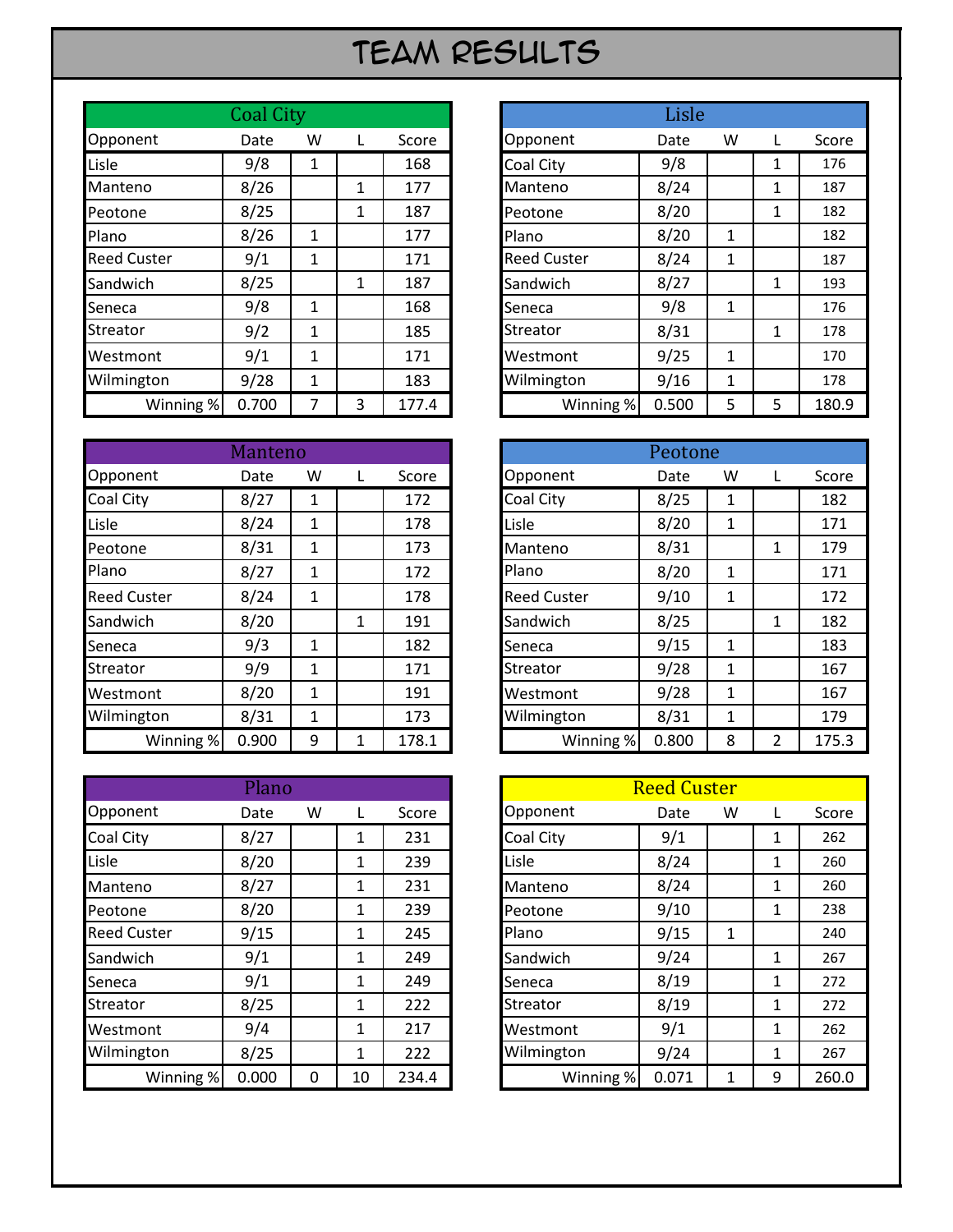#### Team Results

|                    | Sandwich |    |   |       | Seneca             |       |   |   |  |
|--------------------|----------|----|---|-------|--------------------|-------|---|---|--|
| Opponent           | Date     | W  |   | Score | Opponent           | Date  | W |   |  |
| Coal City          | 8/25     | 1  |   | 178   | <b>Coal City</b>   | 9/8   |   | 1 |  |
| Lisle              | 8/27     | 1  |   | 178   | Lisle              | 9/8   |   | 1 |  |
| Manteno            | 8/20     | 1  |   | 185   | Manteno            | 9/3   |   | 1 |  |
| Peotone            | 8/25     | 1  |   | 178   | Peotone            | 9/15  |   | 1 |  |
| Plano              | 9/1      | 1  |   | 163   | Plano              | 9/1   | 1 |   |  |
| <b>Reed Custer</b> | 9/24     | 1  |   | 172   | <b>Reed Custer</b> | 8/19  | 1 |   |  |
| Seneca             | 9/1      | 1  |   | 163   | Sandwich           | 9/1   |   | 1 |  |
| <b>Streator</b>    | 9/15     | 1  |   | 188   | <b>Streator</b>    | 8/19  |   | 1 |  |
| Westmont           | 8/20     | 1  |   | 185   | Westmont           | 8/27  | 1 |   |  |
| Wilmington         | 9/24     | 1  |   | 172   | Wilmington         | 8/27  | 1 |   |  |
| Winning %          | 1.000    | 10 | 0 | 176.2 | Winning %          | 0.400 | 4 | 6 |  |

|                    | <b>Streator</b> |   |   |       |                    | Westmont |   |              |       |
|--------------------|-----------------|---|---|-------|--------------------|----------|---|--------------|-------|
| Opponent           | Date            | W |   | Score | Opponent           | Date     | W |              | Score |
| Coal City          | 9/2             |   | 1 | 205   | Coal City          | 9/1      |   | 1            | 205   |
| Lisle              | 8/31            | 1 |   | 177   | Lisle              | 9/25     |   | 1            | 215   |
| Manteno            | 9/9             |   | 1 | 183   | Manteno            | 8/20     |   | 1            | 214   |
| Peotone            | 9/28            |   | 1 | 181   | Peotone            | 9/28     |   | 1            | 195   |
| Plano              | 8/25            | 1 |   | 190   | Plano              | 9/4      | 1 |              | 193   |
| <b>Reed Custer</b> | 8/19            | 1 |   | 180   | <b>Reed Custer</b> | 9/1      | 1 |              | 205   |
| Sandwich           | 9/15            |   | 1 | 201   | Sandwich           | 8/20     |   | 1            | 214   |
| Seneca             | 8/19            | 1 |   | 180   | Seneca             | 8/27     |   | 1            | 206   |
| Westmont           | 9/28            | 1 |   | 181   | Streator           | 9/28     |   | 1            | 195   |
| Wilmington         | 8/25            | 1 |   | 190   | Wilmington         | 8/27     |   | $\mathbf{1}$ | 206   |
| Winning %          | 0.600           | 6 | 4 | 186.8 | Winning %          | 0.200    | 2 | 8            | 204.8 |

|                    | Wilmington |   |   |       |
|--------------------|------------|---|---|-------|
| Opponent           | Date       | W |   | Score |
| Coal City          | 9/28       |   | 1 | 198   |
| Lisle              | 9/16       |   | 1 | 192   |
| Manteno            | 8/31       |   | 1 | 195   |
| Peotone            | 8/31       |   | 1 | 195   |
| Plano              | 8/25       | 1 |   | 212   |
| <b>Reed Custer</b> | 9/24       | 1 |   | 195   |
| Sandwich           | 9/24       |   | 1 | 195   |
| Seneca             | 8/27       |   | 1 | 200   |
| Streator           | 8/25       |   | 1 | 212   |
| Westmont           | 8/27       | 1 |   | 200   |
| Winning %          | 0.300      | 3 | 7 | 199.4 |

|           | Sandwich |              |   |       |
|-----------|----------|--------------|---|-------|
| nt        | Date     | W            |   | Score |
|           | 8/25     | 1            |   | 178   |
|           | 8/27     | 1            |   | 178   |
|           | 8/20     | 1            |   | 185   |
|           | 8/25     | 1            |   | 178   |
|           | 9/1      | 1            |   | 163   |
| ster      | 9/24     | $\mathbf{1}$ |   | 172   |
|           | 9/1      | 1            |   | 163   |
|           | 9/15     | 1            |   | 188   |
| nt        | 8/20     | $\mathbf{1}$ |   | 185   |
| ton       | 9/24     | 1            |   | 172   |
| Winning % | 1.000    | 10           | 0 | 176.2 |

|           | <b>Streator</b> |              |   |       |                    | Westmont |              |              |       |
|-----------|-----------------|--------------|---|-------|--------------------|----------|--------------|--------------|-------|
| nt        | Date            | W            |   | Score | Opponent           | Date     | W            |              | Score |
|           | 9/2             |              | 1 | 205   | Coal City          | 9/1      |              | 1            |       |
|           | 8/31            | $\mathbf{1}$ |   | 177   | Lisle              | 9/25     |              | 1            |       |
| D         | 9/9             |              | 1 | 183   | Manteno            | 8/20     |              | 1            |       |
|           | 9/28            |              | 1 | 181   | Peotone            | 9/28     |              | 1            |       |
|           | 8/25            | 1            |   | 190   | Plano              | 9/4      | $\mathbf{1}$ |              |       |
| ster      | 8/19            | 1            |   | 180   | <b>Reed Custer</b> | 9/1      | 1            |              | 205   |
| h         | 9/15            |              | 1 | 201   | Sandwich           | 8/20     |              | 1            | 214   |
|           | 8/19            | $\mathbf{1}$ |   | 180   | Seneca             | 8/27     |              | $\mathbf{1}$ | 206   |
| nt        | 9/28            | 1            |   | 181   | <b>Streator</b>    | 9/28     |              | 1            | 195   |
| ton       | 8/25            | 1            |   | 190   | Wilmington         | 8/27     |              | 1            |       |
| Winning % | 0.600           | 6            | 4 | 186.8 | Winning %          | 0.200    | 2            | 8            | 204.8 |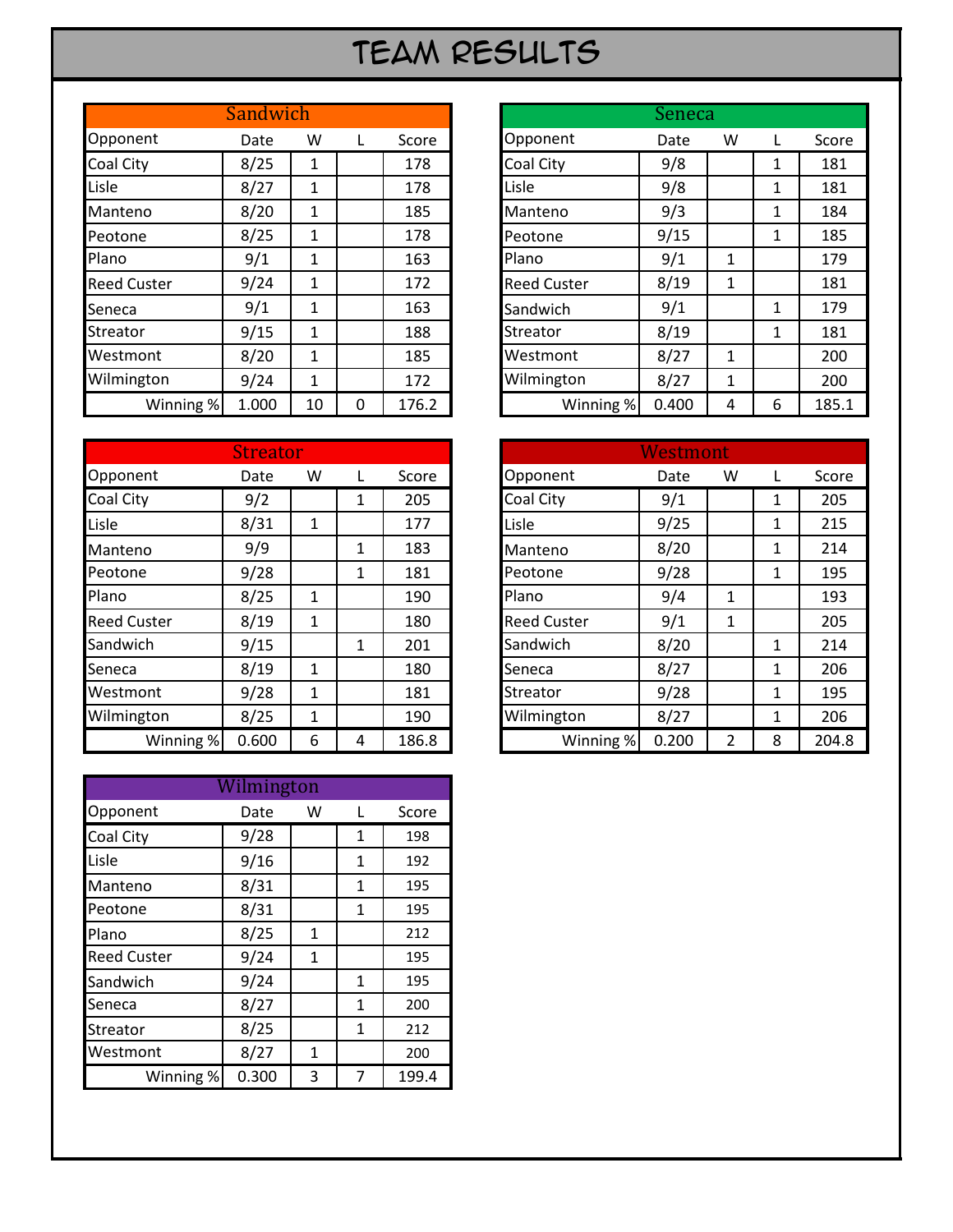|                     |      |        | Lisle           |        | Manteno         |                  | Peotone         |                  | Plano |                  | <b>Reed Custer</b> | Sandwich |     | Seneca                       |        | Streator         |     |                      | Westmont | Wilmington       |                 |       |       |             |
|---------------------|------|--------|-----------------|--------|-----------------|------------------|-----------------|------------------|-------|------------------|--------------------|----------|-----|------------------------------|--------|------------------|-----|----------------------|----------|------------------|-----------------|-------|-------|-------------|
| <b>Coal City</b>    | Year | Score  | Pts             | Score  | Pts             | Score            | Pts             | Score            | Pts   | Score            | Pts                | Score    | Pts | Score                        | Pts    | Score            | Pts | Score                | Pts      | Score            | Pts             | Conf. | Avg.  | Total Pts.  |
| Cash, Clayton       | 11   | 43     | 8               | 44     | 10              | 45               | 11              | 44               | 12    | 47               | 8                  | 45       | 9   | 43                           | 9      | 48               | 9   | 47                   |          | 48               | 6               | 32    | 45.4  | 121         |
| Clampitt, Keegan    | 12   | 41     | 11              | 44     | 10              | 45               | 11              | 44               | 12    | 45               | 9                  | 45       | 9   | 41                           | 12     | 48               | 9   | 45                   | 9        | 44               | 12              | 46    | 44.2  | 150         |
| Erickson, Colin     | 11   | 41     | 11              | 44     | 10              | 53               | $\overline{2}$  | 44               | 12    | 44               | 10                 | 53       | 4   | 41                           | 12     | 50               | 6   | 44                   | 10       | 45               | 11              | 51    | 45.9  | 139         |
| Lombardi, Christian | 12   | 43     | 8               | 47     | 5               | 46               | 9               | 47               | 8     | 52               | 6                  | 46       |     | 43                           | 9      | 43               | 12  | 52                   | 6        | 47               | 10              | 51    | 46.6  | 131         |
| Misewicz, Matt      | 9    | 43     | 8               | 45     |                 | 54               |                 | 45               | 9     | 41               | 12                 | 54       | 3   | 43                           | 9      | 46               | 10  | 41                   | 12       | 47               | 10              | 38    | 45.9  | 119         |
| Schoen, Logan       |      | 45     | 5               | 48     | 3               | 51               | 3               | 48               |       | 41               | 12                 | 51       | 5   | 45                           | 6      | 49               |     | 41                   | 12       | 47               | 10              | 51    | 46.6  | 121         |
| Scott, Reid         | 11   |        |                 |        |                 |                  |                 |                  |       |                  |                    |          |     |                              |        |                  |     |                      |          |                  |                 |       | ##### | 0           |
| Stiles, Cameron     | 11   |        |                 |        |                 |                  |                 |                  |       |                  |                    |          |     |                              |        |                  |     |                      |          |                  |                 |       | ##### | 0           |
|                     |      |        |                 |        |                 |                  |                 |                  |       |                  |                    |          |     |                              |        |                  |     |                      |          |                  |                 |       | ##### | 0           |
|                     |      |        |                 |        |                 |                  |                 |                  |       |                  |                    |          |     |                              |        |                  |     |                      |          |                  |                 |       | ##### | 0           |
|                     |      |        |                 |        |                 |                  |                 |                  |       |                  |                    |          |     |                              |        |                  |     |                      |          |                  |                 |       | ##### | 0           |
|                     |      |        |                 |        |                 |                  |                 |                  |       |                  |                    |          |     |                              |        |                  |     |                      |          |                  |                 |       | ##### | $\mathbf 0$ |
|                     |      |        |                 |        |                 |                  |                 |                  |       |                  |                    |          |     |                              |        |                  |     |                      |          |                  |                 |       |       |             |
|                     |      |        | Coal City       |        | Manteno         |                  | Peotone         |                  | Plano |                  | <b>Reed Custer</b> | Sandwich |     |                              | Seneca | Streator         |     |                      | Westmont | Wilmington       |                 |       |       |             |
| Lisle               | Year | Scoral | $p_{\text{te}}$ | Scoral | $p_{\text{te}}$ | S <sub>cor</sub> | $p_{\text{te}}$ | $\mathsf{Concl}$ |       | <b>Pte</b> Score |                    |          |     | <b>Pte Coorel Pte Coorel</b> |        | <b>Pte</b> Score |     | <b>Dte</b> Score Pte |          | $\mathsf{Concl}$ | $p_{\text{te}}$ | Conf. | Avg.  | tal Pts.    |

|                      |      |       | Coal City      |       | Manteno |       | Peotone         |       | Plano |       | <b>Reed Custer</b> | Sandwich |                |       | Seneca         | Streator |     | Westmont |     | Wilmington |     |       |       |                          |
|----------------------|------|-------|----------------|-------|---------|-------|-----------------|-------|-------|-------|--------------------|----------|----------------|-------|----------------|----------|-----|----------|-----|------------|-----|-------|-------|--------------------------|
| Lisle                | Year | Score | Pts            | Score | Pts     | Score | Pts             | Score | Pts   | Score | Pts                | Score    | Pts            | Score | <b>Pts</b>     | Score    | Pts | Score    | Pts | Score      | Pts | Conf. | Avg.  | Total Pts.               |
| Fruh, Jason          |      | 47    | 4              |       |         | 56    |                 | 56    | 6     |       |                    | 55       |                | 47    |                | 52       | 3   | 49       | 8   | 52         | 4   | 19    | 51.8  | 53                       |
| Guerrero, Damian     |      | 38    | 12             | 51    |         | 45    | 8               | 45    |       | 51    | 8                  | 49       | 5              | 38    | 12             | 48       | 6   | 43       | 10  | 45         | 10  | 55    | 45.3  | 141                      |
| Jurczkowski, Michael |      |       |                | 54    |         | 48    | n.              | 48    | 8     | 54    |                    | 53       | $\overline{2}$ |       |                | 44       | 9   |          |     |            |     |       | 50.2  | 30                       |
| Lin, Terrence        |      |       |                | 50    | 5       |       |                 |       |       | 50    | 9                  |          |                |       |                |          |     |          |     |            |     |       | 50.0  | 14                       |
| O'Connell, Bryan     |      | 50    | 3              | 49    |         | 44    | 10 <sup>°</sup> | 44    | 12    | 49    | 10                 | 50       | 4              | 50    | 4              | 41       | 12  | 39       | 12  | 43         | 11  | 55    | 45.9  | 140                      |
| Russo, Sam           |      | 52    | $\overline{2}$ | 44    |         | 46    | b.              | 46    | 10    | 44    | 12                 | 48       | 6              | 52    | $\overline{2}$ | 48       | 6   | 46       | 9   | 48         |     | 38    | 47.4  | 108                      |
| Stitt, Trevor        |      | 41    | 11             | 44    |         | 47    |                 | 47    | 9     | 44    | 12                 | 46       | 9              | 41    | 11             | 45       |     | 42       | 11  | 42         | 12  | 32    | 43.9  | 129                      |
| Carridsen, Josh      |      | 63    |                |       |         |       |                 |       |       |       |                    |          |                | 63    |                |          |     | 53       | 5   |            |     |       | 59.7  | $\overline{\phantom{a}}$ |
| Lauridsen, Jason     |      |       |                |       |         |       |                 |       |       |       |                    |          |                |       |                |          |     |          |     | 54         | 3   | 13    | 54.0  | 16                       |
|                      |      |       |                |       |         |       |                 |       |       |       |                    |          |                |       |                |          |     |          |     |            |     |       | ##### |                          |
|                      |      |       |                |       |         |       |                 |       |       |       |                    |          |                |       |                |          |     |          |     |            |     |       | ##### | 0                        |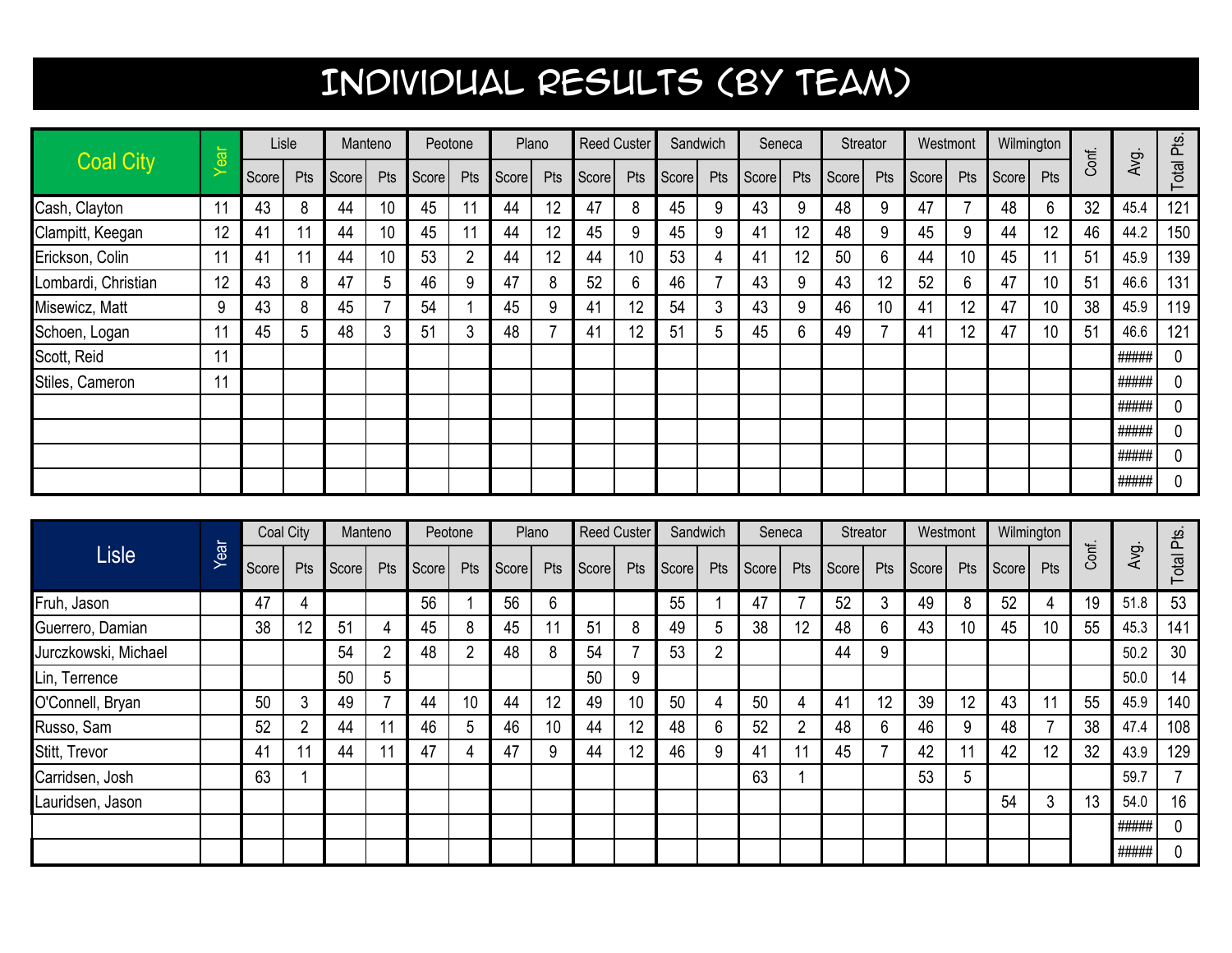|                     |      |       | Coal City |       | Lisle |       | Peotone |                | Plano |       | Reed Custer |       | Sandwich |       | Seneca |       | Streator | Westmont |     | Wilmington |     |       |       |            |
|---------------------|------|-------|-----------|-------|-------|-------|---------|----------------|-------|-------|-------------|-------|----------|-------|--------|-------|----------|----------|-----|------------|-----|-------|-------|------------|
| <b>Manteno</b>      | Near | Score | Pts       | Score | Pts   | Score | Pts     | Score          | Pts   | Score | Pts         | Score | Pts      | Score | Pts    | Score | Pts      | Score    | Pts | Score      | Pts | Conf. | Avg   | Total Pts. |
| Banks, Trevor       |      | 51    | റ         | 53    |       | 52    | 3       | 5 <sup>1</sup> | 8     | 53    | 8           | 57    | 3        | 52    | 2      | 42    |          | 57       | 5   | 52         | 6   | 41    | 52.0  | 92         |
| Boudreau, CJ        |      | 38    | 12        | 44    | 11    | 46    |         | 38             | 12    | 44    |             | 44    | 11       | 42    | 12     | 38    | 12       | 44       | 12  | 46         |     | 62    | 42.4  | 169        |
| Hofmeister, Bennett |      | 45    |           | 49    |       | 44    | 9       | 45             | 10    | 49    | 9           | 50    | 8        | 49    | 4      | 57    |          | 50       | 10  | 44         | 11  | 59    | 48.2  | 135        |
| Mansfield, Kyle     |      |       |           | 54    |       | 54    | 2       |                |       | 54    |             | 66    |          | 48    |        | 54    | 3        | 66       |     | 54         | 4   | 19    | 56.3  | 46         |
| McCormick, Conner   |      | 40    | 11        | 41    | 12    | 39    | 12      | 40             | 11    | 41    | 12          | 44    | 11       | 44    | 10     | 46    |          | 44       | 12  | 39         | 12  | 42    | 41.8  | 152        |
| Pacius, Andy        |      | 49    | 3         | 44    |       | 44    | 9       | 49             | 9     | 44    |             | 53    | ხ        | 48    |        | 45    | 8        | 53       |     | 44         | 11  | 17    | 47.3  | 98         |
| Hurley, Mikaelah    |      | 59    |           |       |       |       |         | 59             | 4     |       |             |       |          |       |        |       |          |          |     |            |     |       | 59.0  | 5          |
|                     |      |       |           |       |       |       |         |                |       |       |             |       |          |       |        |       |          |          |     |            |     |       | ##### | 0          |
|                     |      |       |           |       |       |       |         |                |       |       |             |       |          |       |        |       |          |          |     |            |     |       | ##### |            |
|                     |      |       |           |       |       |       |         |                |       |       |             |       |          |       |        |       |          |          |     |            |     |       | ##### | 0          |
|                     |      |       |           |       |       |       |         |                |       |       |             |       |          |       |        |       |          |          |     |            |     |       | ##### | 0          |

|                         |      |       | Coal City |       | Lisle           |       | Manteno |       | Plano |       | <b>Reed Custer</b> | Sandwich |     |       | Seneca |       | Streator | Westmont |                 | Wilmington |     |       |       |            |
|-------------------------|------|-------|-----------|-------|-----------------|-------|---------|-------|-------|-------|--------------------|----------|-----|-------|--------|-------|----------|----------|-----------------|------------|-----|-------|-------|------------|
| Peotone                 | Year | Score | Pts       | Score | Pts             | Score | Pts     | Score | Pts   | Score | Pts                | Score    | Pts | Score | Pts    | Score | Pts      | Score    | Pts             | Score      | Pts | Conf. | Avg.  | Total Pts. |
| Clark, Christian        |      | 49    | 6         | 47    | 4               | 46    |         | 47    |       | 43    |                    | 49       | 5   | 46    | 9      | 47    |          | 47       | 6               | 46         | 8   | 46    | 46.7  | 113        |
| Douglas, Paul           |      | 47    |           | 44    | 10 <sup>°</sup> | 48    | 5       | 44    | 10    | 47    |                    | 47       |     | 46    | 9      | 44    | 9        | 44       | 9               | 48         |     | 59    | 45.9  | 139        |
| Fuss, Mike              |      | 49    | 6         | 45    | 8               | 54    | C.      | 45    | 9     |       |                    | 49       | 5   | 48    | 5      | 45    |          | 45       | 8               | 54         | 4   | 38    | 48.2  | 92         |
| <b>Nietfeldt</b> , Jake |      | 40    | 12        | 39    | 12              | 41    | 11      | 39    | 12    | 40    | 12                 | 40       | 12  | 45    | 11     | 39    | 12       | 39       | 12              | 41         | 12  | 64    | 40.3  | 182        |
| Rehfeldt, Matt          |      | 49    | 6         | 45    | Ω<br>O          | 49    |         | 45    | 9     | 54    | b                  | 49       | 5   | 48    | 5      | 41    |          | 41       | 11              | 49         | 6   | 55    | 47.0  | 126        |
| Rodriguez, Thomas       |      | 46    | 9         | 43    |                 | 43    | 10      | 43    |       | 43    |                    | 46       | 8   | 46    | 9      | 43    | 10       | 43       | 10 <sup>1</sup> | 43         | 11  | 38    | 43.9  | 138        |
| Maves, Jarred           |      |       |           |       |                 |       |         |       |       | 46    | 9                  |          |     |       |        |       |          |          |                 |            |     |       | 46.0  | 9          |
|                         |      |       |           |       |                 |       |         |       |       |       |                    |          |     |       |        |       |          |          |                 |            |     |       | ##### | 0          |
|                         |      |       |           |       |                 |       |         |       |       |       |                    |          |     |       |        |       |          |          |                 |            |     |       | ##### | 0          |
|                         |      |       |           |       |                 |       |         |       |       |       |                    |          |     |       |        |       |          |          |                 |            |     |       | ##### | 0          |
|                         |      |       |           |       |                 |       |         |       |       |       |                    |          |     |       |        |       |          |          |                 |            |     |       | ##### | 0          |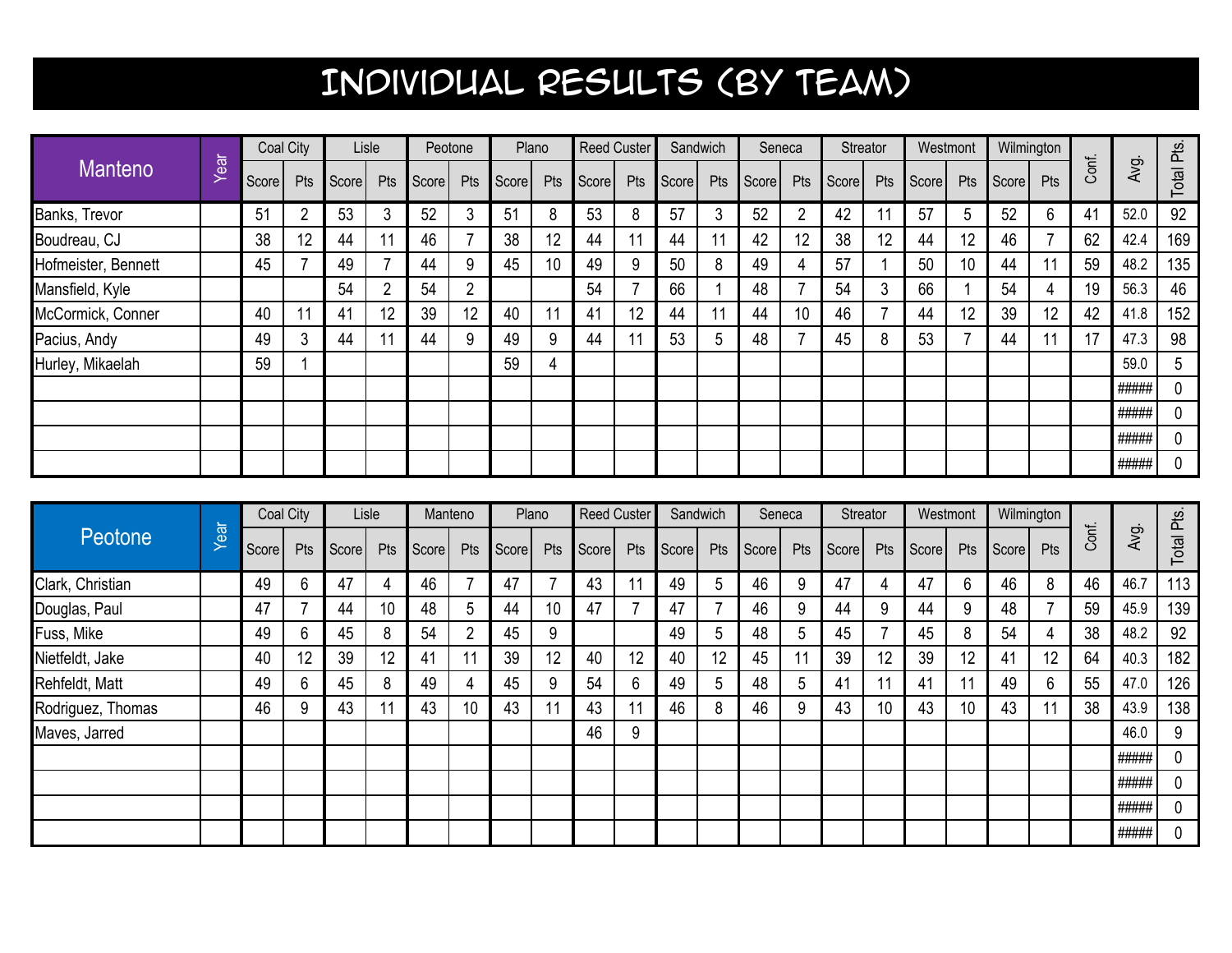|                   |            |       | Coal City |       | Lisle |       | Manteno |       | Peotone        |       | <b>Reed Custer</b> | Sandwich |     |       | Seneca |       | Streator | Westmont |     | Wilmington |     |       |       |            |
|-------------------|------------|-------|-----------|-------|-------|-------|---------|-------|----------------|-------|--------------------|----------|-----|-------|--------|-------|----------|----------|-----|------------|-----|-------|-------|------------|
| Plano             | <b>Tea</b> | Score | Pts       | Score | Pts   | Score | Pts     | Score | Pts            | Score | Pts                | Score    | Pts | Score | Pts    | Score | Pts      | Score    | Pts | Score      | Pts | Conf. | Avg.  | Total Pts. |
| French, Josh      |            | 56    | 5         | 64    |       | 56    | 6       | 64    | 4              | 67    | 6                  | 60       | 6   | 60    | 5      | 76    |          | 54       | 5   | 76         |     |       | 63.3  | 43         |
| Gatza, Peyton     |            |       |           |       |       |       |         |       |                | 72    | 3                  |          |     |       |        |       |          | 60       | 3   |            |     |       | 66.0  | 6          |
| Knispel, Tyler    |            | 64    | 3         | 64    |       | 64    | 3       | 64    | 4              | 64    | 9                  | 72       | 3   | 72    | 3      | 67    | ∩        | 70       |     | 67         | 2   | 3     | 66.8  | 37         |
| Malkosky, Tim     |            |       |           | 60    | b.    |       |         | 60    | 5              | 70    | 5                  | 54       |     | 54    |        | 52    |          | 56       |     | 52         | 10  |       | 57.3  | 57         |
| Martinez, Anthony |            | 55    | 6         | 51    |       | 55    |         | 51    | 6              |       |                    |          |     |       |        | 55    | 6        |          |     | 55         |     | 9     | 53.7  | 48         |
| McTighe, Tim      |            | 56    | 5         | 65    |       | 56    | 6       | 65    | $\overline{2}$ | 50    | 11                 | 63       | 5   | 63    | 4      | 49    | 9        | 47       | 11  | 49         | 12  | 26    | 56.3  | 93         |
| Gain, Bowen       |            |       |           |       |       |       |         |       |                | 64    | 9                  |          |     |       |        | 66    | 3        | 66       | 2   | 66         | 3   | C.    | 65.5  | 19         |
|                   |            |       |           |       |       |       |         |       |                |       |                    |          |     |       |        |       |          |          |     |            |     |       | ##### |            |
|                   |            |       |           |       |       |       |         |       |                |       |                    |          |     |       |        |       |          |          |     |            |     |       | ##### |            |
|                   |            |       |           |       |       |       |         |       |                |       |                    |          |     |       |        |       |          |          |     |            |     |       | ##### | 0          |
|                   |            |       |           |       |       |       |         |       |                |       |                    |          |     |       |        |       |          |          |     |            |     |       | ##### |            |

|                    |      |       | Coal City      |         | Lisle          |       | Manteno        |       | Peotone |                    | Plano          | Sandwich |                |       | Seneca |       | Streator | Westmont |     | Wilmington |     |       | $\sim$ |            |
|--------------------|------|-------|----------------|---------|----------------|-------|----------------|-------|---------|--------------------|----------------|----------|----------------|-------|--------|-------|----------|----------|-----|------------|-----|-------|--------|------------|
| <b>Reed Custer</b> | Year | Score | Pts            | Score l | Pts            | Score | Pts            | Score | Pts     | Score <sup>1</sup> | Pts            | Score    | Pts            | Score | Pts    | Score | Pts      | Score    | Pts | Score      | Pts | Conf. | Avg.   | Total Pts. |
| Willis, Austin     |      | 48    |                | 56      | 6              | 56    | 6              | 46    | 9       | 43                 | 12             | 53       | 6              | 56    | 6      | 56    | 6        | 48       |     | 53         | 9   | 23    | 51.5   | 101        |
| Dillon, Jackson    |      | 72    | 3              | 68      | 5              | 68    | 5              | 63    | 4       | 61                 | 10             | 71       | 4              | 76    | 3      | 76    | 3        | 72       | 3   | 71         | 5   | 8     | 69.8   | 53         |
| Sforza, TJ         |      | 89    | $\overline{2}$ | 72      | $\overline{2}$ | 72    | $\overline{2}$ | 73    | 2       |                    |                |          |                | 70    | 5      | 70    | 5        | 89       | 2   |            |     |       | 76.4   | 20         |
| Saltzman, Joey     |      | 71    | 5              | 68      | 5              | 68    | 5              | 62    | 5       | 66                 |                | 70       | 5              | 70    | 5      | 70    | 5        | 71       | 5   | 70         | 6   | 5     | 68.6   | 58         |
| Crater, Andrew     |      | 71    | 5              | 68      | 5              | 68    | 5              | 67    | 4       | 70                 | 5              | 72       | 3              |       |        |       |          | 71       | 5   | 72         | 4   |       | 69.9   | 40         |
| Schulte, Brandon   |      | 97    |                | 80      |                | 80    |                | 80    |         | 79                 | $\overline{2}$ | 73       | $\overline{2}$ |       |        |       |          | 97       |     | 73         | 3   | ∩     | 82.4   | 14         |
|                    |      |       |                |         |                |       |                |       |         |                    |                |          |                |       |        |       |          |          |     |            |     |       | #####  | 0          |
|                    |      |       |                |         |                |       |                |       |         |                    |                |          |                |       |        |       |          |          |     |            |     |       | #####  | 0          |
|                    |      |       |                |         |                |       |                |       |         |                    |                |          |                |       |        |       |          |          |     |            |     |       | #####  | 0          |
|                    |      |       |                |         |                |       |                |       |         |                    |                |          |                |       |        |       |          |          |     |            |     |       | #####  | 0          |
|                    |      |       |                |         |                |       |                |       |         |                    |                |          |                |       |        |       |          |          |     |            |     |       | #####  | 0          |
|                    |      |       |                |         |                |       |                |       |         |                    |                |          |                |       |        |       |          |          |     |            |     |       | #####  | 0          |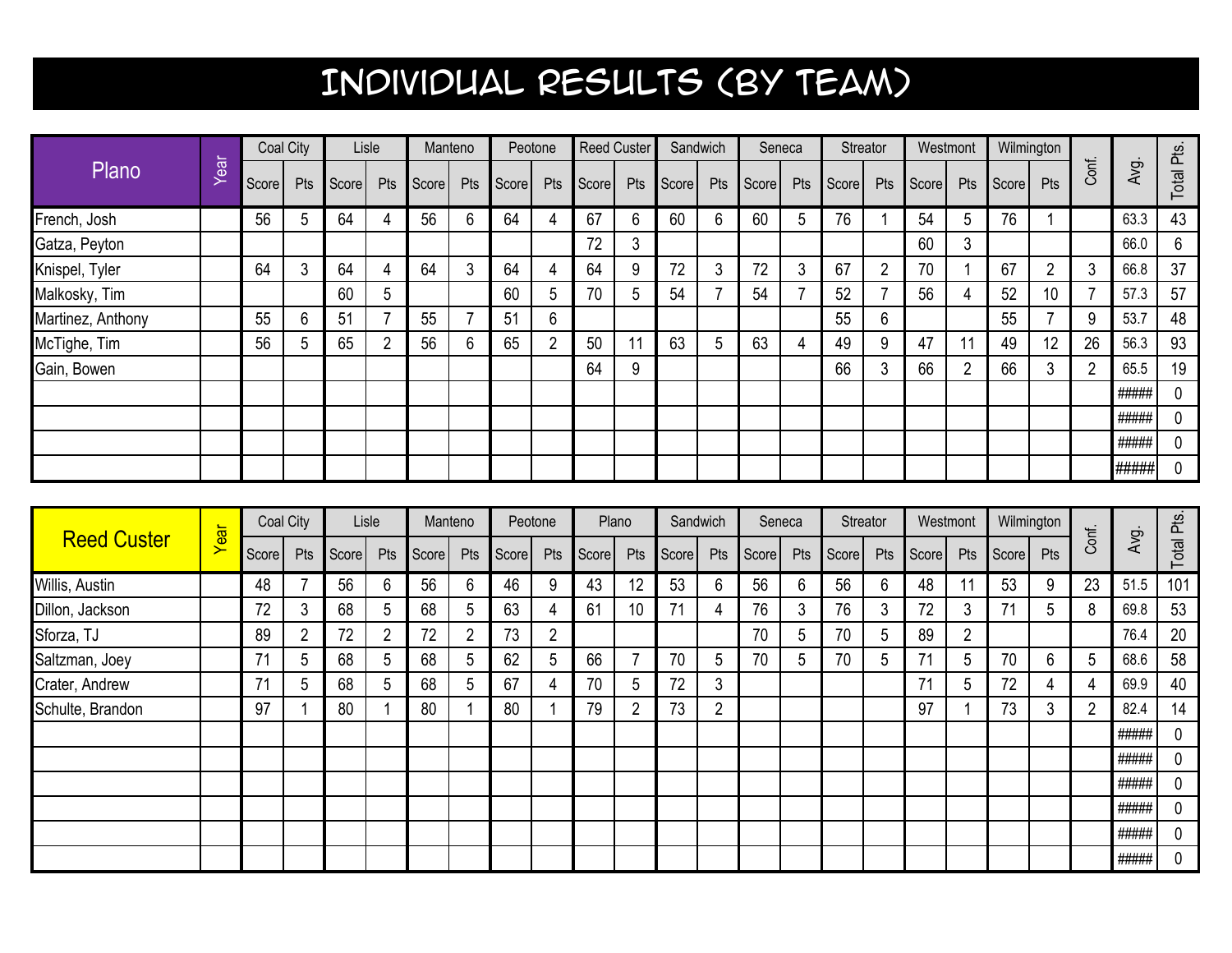|                 |      |       | Coal City |       | Lisle | Manteno |                |       | Peotone |       | Plano | <b>Reed Custer</b> |                          |       | Seneca |       | Streator | Westmont |                 | Wilmington |     |       |       |            |
|-----------------|------|-------|-----------|-------|-------|---------|----------------|-------|---------|-------|-------|--------------------|--------------------------|-------|--------|-------|----------|----------|-----------------|------------|-----|-------|-------|------------|
| Sandwich        | Year | Score | Pts       | Score | Pts   | Score   | Pts            | Score | Pts     | Score | Pts   | Score              | Pts                      | Score | Pts    | Score | Pts      | Score    | Pts             | Score      | Pts | Conf. | Avg.  | Total Pts. |
| Andrew, Blake   | 12   | 43    | 12        | 43    | 12    | 41      | 12             | 43    | 11      | 38    | 12    | 42                 | 12                       | 38    | 12     | 43    | 12       | 41       | 12              | 42         | 12  | 61    | 41.4  | 180        |
| Beatty, Trent   | 12   | 67    |           |       |       | 59      | $\overline{2}$ | 67    |         | 65    | 4     |                    |                          | 65    |        |       |          | 59       | 3               |            |     |       | 63.7  | 12         |
| Bialas, Brice   | 12   |       |           |       |       |         |                |       |         |       |       |                    |                          |       |        |       |          |          |                 |            |     |       | ##### | 0          |
| Burgin, Al      | 12   | 48    | 6         | 47    |       | 50      | 8              | 48    | 6       | 50    | 8     | 46                 | 8                        | 50    | 4      | 66    |          | 50       | 10              | 46         | 6   | 23    | 50.1  | 87         |
| Guilinger, Mark | 12   | 43    | 12        | 44    | 11    | 44      | 11             | 43    | 11      | 42    | 10    | 44                 | 10                       | 42    | 9      | 46    |          | 44       | 11              | 44         | 10  | 57    | 43.6  | 163        |
| Hensel, Phil    | 12   |       |           |       |       |         |                |       |         |       |       |                    |                          |       |        |       |          |          |                 |            |     |       | ##### | 0          |
| Mendoza, Mike   | 12   |       |           | 46    | 9     |         |                |       |         |       |       | 51                 | $\overline{\phantom{a}}$ |       |        | 55    | 5        |          |                 | 51         | 4   | 41    | 50.8  | 66         |
| Scents, Jarrod  |      | 54    | 3         | 45    | 10    | 50      | 8              | 54    | 3       | 40    |       | 42                 | 12                       | 40    | 11     | 50    |          | 50       | 10 <sup>°</sup> | 42         | 12  | 46    | 46.7  | 133        |
| Watros, Colton  | 12   | 44    | 10        | 50    | 4     | 54      | 4              | 44    | 9       | 43    | 9     | 44                 | 10                       | 43    | 8      | 49    | 8        | 54       | 6               | 44         | 10  | 55    | 46.9  | 133        |
|                 |      |       |           |       |       |         |                |       |         |       |       |                    |                          |       |        |       |          |          |                 |            |     |       | ##### | 0          |
|                 |      |       |           |       |       |         |                |       |         |       |       |                    |                          |       |        |       |          |          |                 |            |     |       | ##### | 0          |
|                 |      |       |           |       |       |         |                |       |         |       |       |                    |                          |       |        |       |          |          |                 |            |     |       | ##### | 0          |
|                 |      |       |           |       |       |         |                |       |         |       |       |                    |                          |       |        |       |          |          |                 |            |     |       | ##### | 0          |

|                 | $\overline{\overline{\sigma}}$ |       | Coal City |       | Lisle       | Manteno |     |       | Peotone |       | Plano | <b>Reed Custer</b> |     |       | Sandwich       | Streator |        | Westmont |              | Wilmington |     |       |       | as<br>Ta |
|-----------------|--------------------------------|-------|-----------|-------|-------------|---------|-----|-------|---------|-------|-------|--------------------|-----|-------|----------------|----------|--------|----------|--------------|------------|-----|-------|-------|----------|
| <b>Seneca</b>   | $\overline{\mathbf{e}}$        | Score | Pts       | Score | Pts         | Score   | Pts | Score | Pts     | Score | Pts   | Score              | Pts | Score | Pts            | Score    | Pts    | Score    | Pts          | Score      | Pts | Conf. | Avg.  | Total    |
| Armstrong, Dan  | 12                             | 49    |           | 49    | 5           | 50      | 3   | 44    | 12      | 43    |       | 42                 | 12  | 43    | 8              | 42       |        | 47       | 12           | 47         | 12  | 46    | 45.6  | 134      |
| Baker, Sean     | 11                             | 46    | 4         | 46    | 8           | 52      | n   | 47    | 6       | 49    | 9     | 47                 | 10  | 49    | 5              | 47       |        | 52       | 8            | 52         | 6   | 33    | 48.7  | 98       |
| Bruce, Jacob    | 11                             | 42    | 10        | 42    |             | 47      | 8   | 51    |         | 50    | 8     | 54                 | 8   | 50    | 4              | 54       | c      | 50       | 10           | 50         | 8   | 61    | 49.0  | 131      |
| Carpenter, Beau | 12                             |       |           |       |             |         |     | 50    | 2       |       |       |                    |     |       |                |          |        | 65       | <sup>n</sup> | 65         |     |       | 60.0  | 5        |
| Isham, Michael  | 12                             |       |           |       |             |         |     |       |         |       |       |                    |     |       |                |          |        |          |              |            |     |       | ##### | 0        |
| Jashari, Auston | 11                             | 50    |           | 50    |             | 43      | 11  | 45    | 11      | 41    | 12    | 44                 | 11  | 41    | 10             | 44       | 10     | 51       | 9            | -51        |     | 64    | 46.0  | 150      |
| McNabb, Brody   | 10                             | 48    | ◠         | 48    | $\sim$<br>b | 48      |     |       |         | 46    | 10    | 54                 | 8   | 46    | 6              | 54       | 3      |          |              |            |     | 23    | 49.1  | 66       |
| Quigley, Wyatt  | 12                             | 45    | 6         | 45    | 9           | 46      | 9   | 49    | 3       | 54    |       | 48                 | 9   | 54    | $\overline{2}$ | 48       | ◠<br>b | 53       | 5            | 53         | 5   | 32    | 49.5  | 93       |
|                 |                                |       |           |       |             |         |     |       |         |       |       |                    |     |       |                |          |        |          |              |            |     |       | ##### | 0        |
|                 |                                |       |           |       |             |         |     |       |         |       |       |                    |     |       |                |          |        |          |              |            |     |       | ##### | 0        |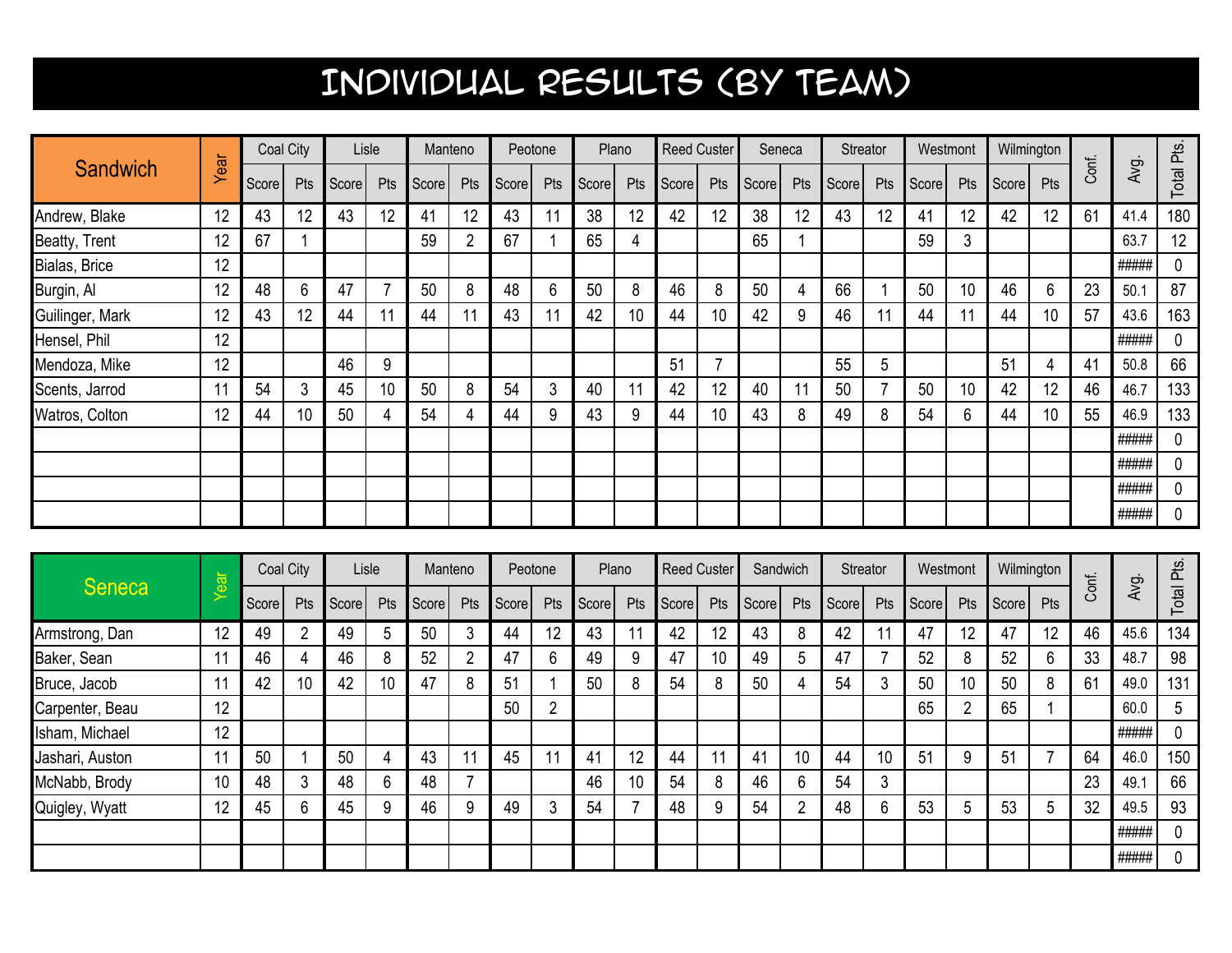|                 |      |       | Coal City |       | Lisle |       | Manteno        |       | Peotone        |       | Plano | Reed Custer |     |       | Sandwich |       | Seneca | Westmont |     | Wilmington |     |       |       |            |
|-----------------|------|-------|-----------|-------|-------|-------|----------------|-------|----------------|-------|-------|-------------|-----|-------|----------|-------|--------|----------|-----|------------|-----|-------|-------|------------|
| <b>Streator</b> | Year | Score | Pts       | Score | Pts   | Score | Pts            | Score | Pts            | Score | Pts   | Score       | Pts | Score | Pts      | Score | Pts    | Score    | Pts | Score      | Pts | Conf. | Avg.  | Total Pts. |
| Anderson, Todd  | 11   | 54    | 4         | 42    | 10    | 48    | 6              | 51    | $\overline{2}$ | 45    | 12    | 44          |     | 47    | 10       | 44    | 10     | 51       | 5   | 45         | 12  | 26    | 47.1  | 108        |
| Brown, Adam     | 11   | 59    | 2         | 56    |       | 49    | 5              | 44    | 9              | 51    | 8     | 55          |     | 62    |          | 55    |        | 44       | 12  | 51         | 8   | 57    | 52.6  | 113        |
| Holloway, Cole  | 9    | 56    | 3         | 50    |       | 51    | 4              | 45    |                | 55    | 6     | 51          | 9   | 55    | 5        | 51    | 5      | 45       | 11  | 55         | 5   | 51    | 51.4  | 110        |
| Mascal, Grant   | 9    | 45    | 11        | 41    | 12    | 42    |                | 45    |                | 47    | 11    | 40          | 12  | 48    | 9        | 40    | 12     | 45       | 11  | 47         | 11  | 51    | 44.0  | 158        |
| Strabala, Jared | 10   | 69    |           | 58    |       | 55    | $\overline{2}$ | 51    | $\overline{2}$ | 59    | 4     | 53          | 8   | 61    | 3        | 53    |        | 51       | 5   | 59         | 3   | 17    | 56.9  | 50         |
| Yanello, Nick   | 10   | 50    | 6         | 44    |       | 44    | 9              | 47    | 4              | 47    |       | 45          | 10  | 51    | 6        | 45    | 8      | 47       | 8   | 47         | 11  | 28    | 46.7  | 110        |
|                 |      |       |           |       |       |       |                |       |                |       |       |             |     |       |          |       |        |          |     |            |     |       | ##### | 0          |
|                 |      |       |           |       |       |       |                |       |                |       |       |             |     |       |          |       |        |          |     |            |     |       | ##### | $\Omega$   |
|                 |      |       |           |       |       |       |                |       |                |       |       |             |     |       |          |       |        |          |     |            |     |       | ##### | 0          |
|                 |      |       |           |       |       |       |                |       |                |       |       |             |     |       |          |       |        |          |     |            |     |       | ##### | 0          |
|                 |      |       |           |       |       |       |                |       |                |       |       |             |     |       |          |       |        |          |     |            |     |       | ##### | 0          |
|                 |      |       |           |       |       |       |                |       |                |       |       |             |     |       |          |       |        |          |     |            |     |       | ##### | 0          |

| Westmont          |             |       | Coal City |       | Lisle | Manteno |     |       | Peotone        |       | Plano  | <b>Reed Custer</b> |                          | Sandwich       |     |       | Seneca | Streator |              | Wilmington |     |       |       |            |
|-------------------|-------------|-------|-----------|-------|-------|---------|-----|-------|----------------|-------|--------|--------------------|--------------------------|----------------|-----|-------|--------|----------|--------------|------------|-----|-------|-------|------------|
|                   | <i>lear</i> | Score | Pts       | Score | Pts   | Score   | Pts | Score | Pts            | Score | Pts    | Score              | Pts                      | Score          | Pts | Score | Pts    | Score    | Pts          | Score      | Pts | Conf. | Avg.  | Total Pts. |
| Conneely, Matt    |             |       |           |       |       | 61      | 3   |       |                |       |        |                    |                          | 6 <sup>1</sup> | 2   | 58    | 3      |          |              | 58         | 4   |       | 59.5  | 12         |
| Fredericks, Dan   |             |       |           | 58    | ◠     | 62      | 2   | 52    | ◠<br>J.        |       |        |                    |                          | 62             |     |       |        | 52       | 3            |            |     | 17    | 57.2  | 29         |
| Gifford, Luke     |             | 54    | 3         | 58    | 3     |         |     | 54    | $\overline{2}$ | 45    | 12     | 54                 | 8                        |                |     | 52    | 8      | 54       | <sup>o</sup> | 52         | 8   | 26    | 52.9  | 72         |
| Jagielo, Wes      |             | 53    | 4         | 52    | 6     | 55      | 6   | 50    | 4              | 49    | 9      | 53                 | 9                        | 55             | 5   |       |        | 50       | 6            |            |     | 14    | 52.1  | 63         |
| Kokoszka, Michael |             | 52    | 6         |       |       | 51      | 9   | 47    | 6              | 48    | 10     | 52                 | 10                       | 5 <sup>′</sup> | 8   | 52    | 8      | 47       | 8            | 52         | 8   | 28    | 50.2  | 101        |
| Maciejewski, Gage |             | 60    |           | 50    |       | 57      | 5   | 46    |                | 53    | ⌒<br>b | 60                 | 6                        | 57             | 4   | 54    |        | 46       | 9            | 54         | 6   | 38    | 53.7  | 93         |
| Virzi, Joe        |             | 46    | 8         | 55    |       | 51      | 9   | 55    |                | 51    | 8      | 46                 | 12                       | 51             | 8   | 48    |        | 55       |              | 48         | 10  | 13    | 50.6  | 85         |
| Egan, Pat         |             | 55    | ∩         | 58    | 3     |         |     |       |                | 51    | 8      | 55                 | $\overline{\phantom{a}}$ |                |     |       |        |          |              |            |     |       | 54.8  | 20         |
|                   |             |       |           |       |       |         |     |       |                |       |        |                    |                          |                |     |       |        |          |              |            |     |       | ##### | 0          |
|                   |             |       |           |       |       |         |     |       |                |       |        |                    |                          |                |     |       |        |          |              |            |     |       | ##### | 0          |
|                   |             |       |           |       |       |         |     |       |                |       |        |                    |                          |                |     |       |        |          |              |            |     |       | ##### | 0          |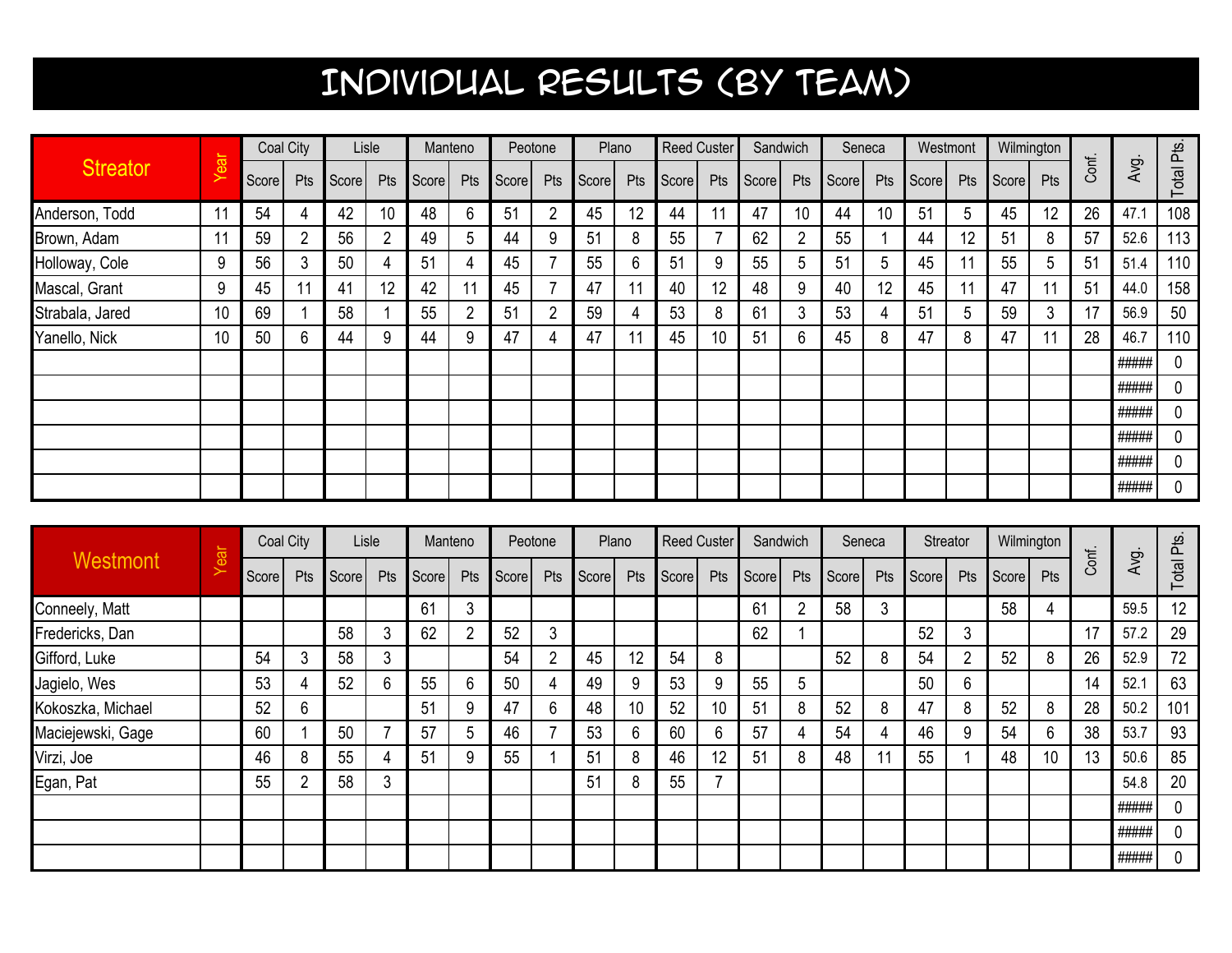|                   |      |       | Coal City      |       | Lisle           |       | Manteno |       | Peotone |       | Plano | <b>Reed Custer</b> |     |       | Sandwich       | Seneca<br>Streator<br>Westmont |                |       |                |       |     |       |       |            |
|-------------------|------|-------|----------------|-------|-----------------|-------|---------|-------|---------|-------|-------|--------------------|-----|-------|----------------|--------------------------------|----------------|-------|----------------|-------|-----|-------|-------|------------|
| Wilmington        | Year | Score | Pts            | Score | Pts             | Score | Pts     | Score | Pts     | Score | Pts   | Score              | Pts | Score | Pts            | Score                          | Pts            | Score | Pts            | Score | Pts | Conf. | Avg.  | Total Pts. |
| Tjelle, Dillon    |      | 50    | 5              | 45    | 10              | 44    | 11      | 44    | 10      | 57    | 6     | 44                 | 12  | 44    | 10             | 47                             | 12             | 57    | 4              | 47    | 12  | 32    | 47.9  | 124        |
| Woodall, Ryan     |      | 51    | 3              | 54    | 3               | 45    | 8       | 45    | 9       | 49    | 12    | 49                 | 10  | 49    | 5              | 49                             | 9              | 49    | 9              | 49    | 9   | 10    | 48.9  | 87         |
| Youngquist, Mark  |      | 47    | 10             | 46    | 8               | 52    | 6       | 52    | 5       | 60    | 5     | 44                 | 12  | 44    | 10             | 47                             | 12             | 60    | $\overline{2}$ | 47    | 12  | 41    | 49.9  | 123        |
| Mroz, Richie      |      |       |                | 58    |                 | 57    | 2       | 57    | 2       | 61    | 4     |                    |     |       |                |                                |                | 61    |                |       |     |       | 58.8  | 10         |
| Long, Tyler       |      | 54    | $\overline{2}$ | 50    | 6               | 54    | 4       | 54    | 4       | 53    | 9     | 58                 | 8   | 58    | 3              | 57                             |                | 53    |                | 57    | 5   |       | 54.8  | 63         |
| Abderhalden, Brad |      |       |                |       |                 | 62    |         | 62    |         | 53    | 9     |                    |     |       |                |                                |                | 53    |                |       |     |       | 57.5  | 18         |
| Dempsay, Tanner   |      | 50    | 5              |       |                 |       |         |       |         |       |       |                    |     |       |                | 61                             | $\overline{2}$ |       |                | 61    | 2   | 23    | 57.3  | 32         |
| Andrews, Jake     |      |       |                |       |                 |       |         |       |         |       |       | 59                 |     | 59    | $\overline{2}$ | 59                             | 3              |       |                | 59    | 3   |       | 59.0  | 15         |
| Roth, Garrett     |      | 59    |                | 51    | $5\phantom{.0}$ |       |         |       |         |       |       |                    |     |       |                |                                |                |       |                |       |     |       | 55.0  | 13         |
|                   |      |       |                |       |                 |       |         |       |         |       |       |                    |     |       |                |                                |                |       |                |       |     |       | ##### | 0          |
|                   |      |       |                |       |                 |       |         |       |         |       |       |                    |     |       |                |                                |                |       |                |       |     |       | ##### | 0          |
|                   |      |       |                |       |                 |       |         |       |         |       |       |                    |     |       |                |                                |                |       |                |       |     |       | ##### | 0          |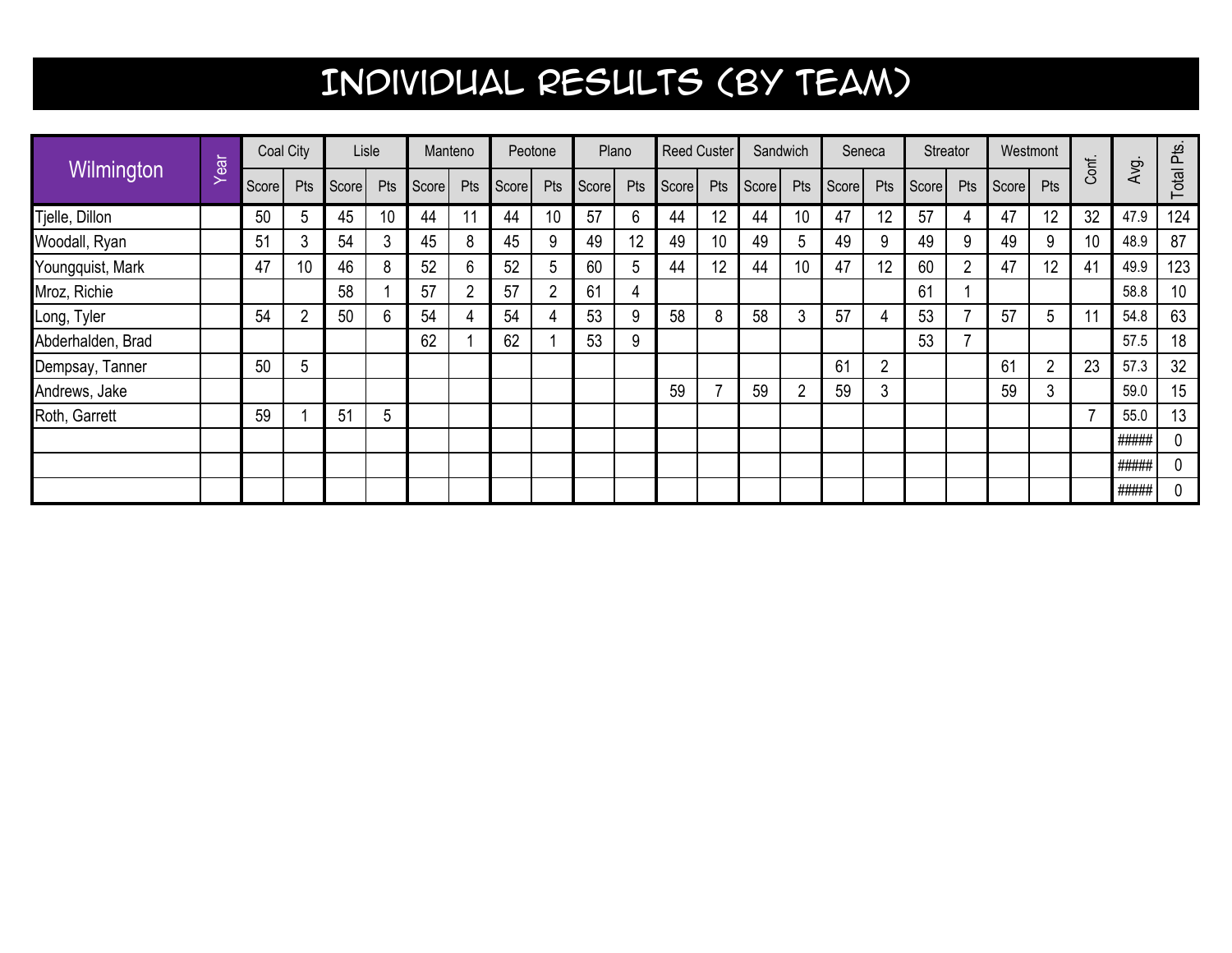|                | <b>INTERSTATE 8 ALL CONERENCE PLAYER RANKINGS</b> |                  |                  |      |                 |
|----------------|---------------------------------------------------|------------------|------------------|------|-----------------|
|                | Player                                            | Year             | School           | Avg. | Total<br>Points |
| $\mathbf{1}$   | Nietfeldt, Jake                                   | $\theta$         | Peotone          | 40.3 | 182             |
| $\overline{2}$ | Andrew, Blake                                     | 12               | Sandwich         | 41.4 | 180             |
| $\overline{3}$ | Boudreau, CJ                                      | $\overline{0}$   | <b>Manteno</b>   | 42.4 | 169             |
| $\overline{4}$ | Guilinger, Mark                                   | 12               | Sandwich         | 43.6 | 163             |
| $\overline{5}$ | Mascal, Grant                                     | 9                | <b>Streator</b>  | 44.0 | 158             |
| 6              | McCormick, Conner                                 | $\overline{0}$   | Manteno          | 41.8 | 152             |
| 7T             | Clampitt, Keegan                                  | 12               | <b>Coal City</b> | 44.2 | 150             |
|                | Jashari, Auston                                   | 11               | Seneca           | 46.0 | 150             |
| 9              | Guerrero, Damian                                  | $\overline{0}$   | Lisle            | 45.3 | 141             |
| 10             | O'Connell, Bryan                                  | $\overline{0}$   | Lisle            | 45.9 | 140             |
| <b>11T</b>     | Douglas, Paul                                     | $\overline{0}$   | Peotone          | 45.9 | 139             |
|                | Erickson, Colin                                   | 11               | <b>Coal City</b> | 45.9 | 139             |
| 13             | Rodriguez, Thomas                                 | $\overline{0}$   | Peotone          | 43.9 | 138             |
| 14             | Hofmeister, Bennett                               | $\overline{0}$   | Manteno          | 48.2 | 135             |
| 15             | Armstrong, Dan                                    | 12               | Seneca           | 45.6 | 134             |
| <b>16T</b>     | Scents, Jarrod                                    | 11               | Sandwich         | 46.7 | 133             |
|                | <b>Watros, Colton</b>                             | 12               | Sandwich         | 46.9 | 133             |
| <b>18T</b>     | Bruce, Jacob                                      | 11               | Seneca           | 49.0 | 131             |
|                | Lombardi, Christian                               | 12               | Coal City        | 46.6 | 131             |
| 20             | Stitt, Trevor                                     | $\boldsymbol{0}$ | Lisle            | 43.9 | 129             |
| 21             | Rehfeldt, Matt                                    | $\boldsymbol{0}$ | Peotone          | 47.0 | 126             |
| 22             | Tjelle, Dillon                                    | $\boldsymbol{0}$ | Wilmington       | 47.9 | 124             |
| 23             | Youngquist, Mark                                  | $\boldsymbol{0}$ | Wilmington       | 49.9 | 123             |
| <b>24T</b>     | Cash, Clayton                                     | 11               | Coal City        | 45.4 | 121             |
|                | Schoen, Logan                                     | 11               | Coal City        | 46.6 | 121             |
| 26             | Misewicz, Matt                                    | 9                | Coal City        | 45.9 | 119             |
| 27T            | Brown, Adam                                       | 11               | Streator         | 52.6 | 113             |
|                | Clark, Christian                                  | $\boldsymbol{0}$ | Peotone          | 46.7 | 113             |
| <b>29T</b>     | Holloway, Cole                                    | 9                | Streator         | 51.4 | 110             |
|                | Yanello, Nick                                     | 10               | Streator         | 46.7 | 110             |
| 31T            | Anderson, Todd                                    | 11               | Streator         | 47.1 | 108             |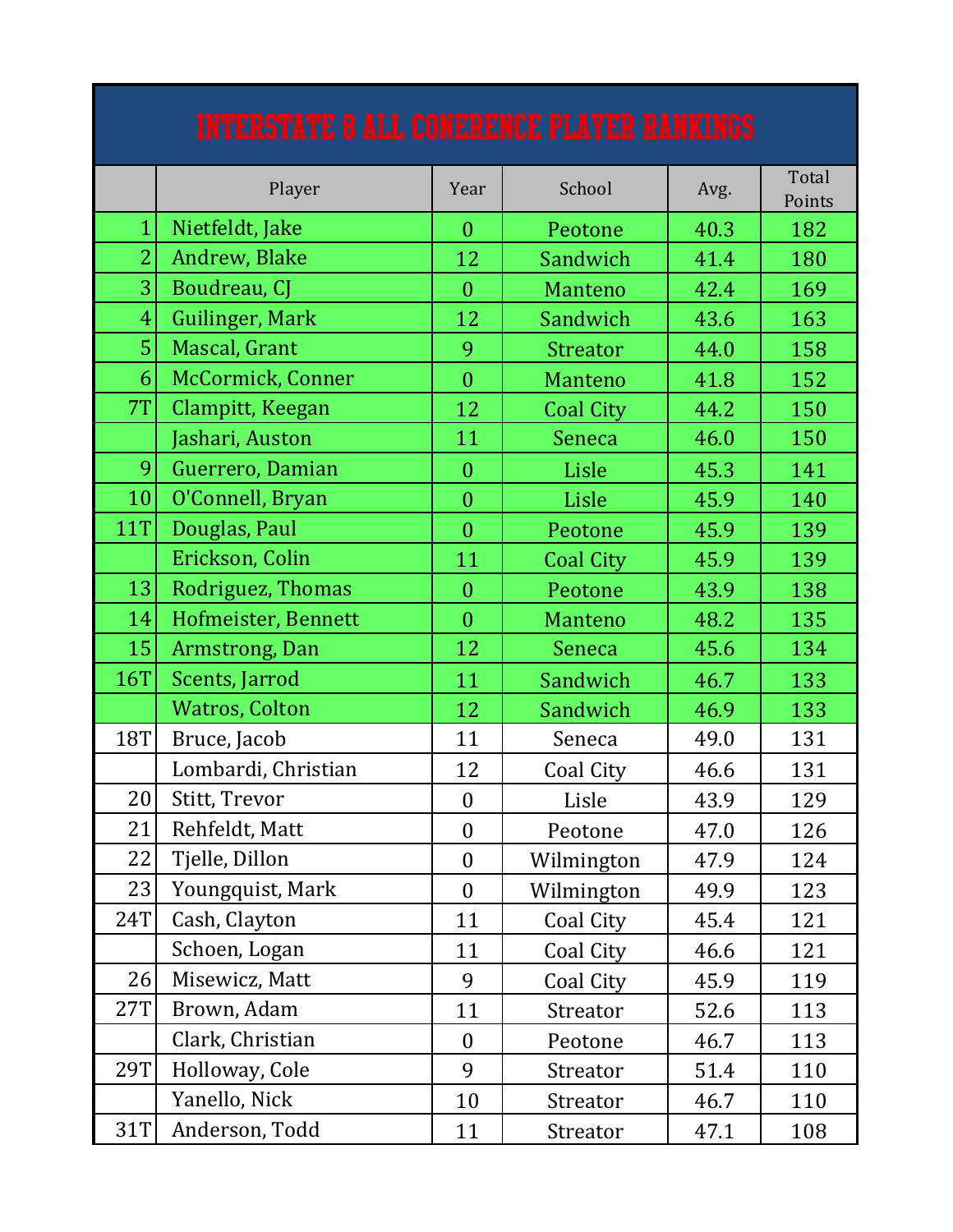|            | <b>INTERSTATE 8 ALL CONERENCE PLAYER RANKINGS</b> |                  |                    |      |                 |
|------------|---------------------------------------------------|------------------|--------------------|------|-----------------|
|            | Player                                            | Year             | School             | Avg. | Total<br>Points |
|            | Russo, Sam                                        | $\theta$         | Lisle              | 47.4 | 108             |
| <b>33T</b> | Kokoszka, Michael                                 | $\theta$         | Westmont           | 50.2 | 101             |
|            | Willis, Austin                                    | $\theta$         | <b>Reed Custer</b> | 51.5 | 101             |
| <b>35T</b> | Baker, Sean                                       | 11               | Seneca             | 48.7 | 98              |
|            | Pacius, Andy                                      | $\theta$         | Manteno            | 47.3 | 98              |
| <b>37T</b> | Maciejewski, Gage                                 | $\theta$         | Westmont           | 53.7 | 93              |
|            | McTighe, Tim                                      | $\overline{0}$   | Plano              | 56.3 | 93              |
|            | Quigley, Wyatt                                    | 12               | Seneca             | 49.5 | 93              |
| <b>40T</b> | Banks, Trevor                                     | $\theta$         | Manteno            | 52.0 | 92              |
|            | Fuss, Mike                                        | $\overline{0}$   | Peotone            | 48.2 | 92              |
| 42T        | Burgin, Al                                        | 12               | Sandwich           | 50.1 | 87              |
|            | Woodall, Ryan                                     | $\overline{0}$   | Wilmington         | 48.9 | 87              |
| 44         | Virzi, Joe                                        | $\theta$         | Westmont           | 50.6 | 85              |
| 45         | Gifford, Luke                                     | $\overline{0}$   | Westmont           | 52.9 | 72              |
| 46T        | McNabb, Brody                                     | 10               | Seneca             | 49.1 | 66              |
|            | Mendoza, Mike                                     | 12               | Sandwich           | 50.8 | 66              |
| <b>48T</b> | Jagielo, Wes                                      | $\boldsymbol{0}$ | Westmont           | 52.1 | 63              |
|            | Long, Tyler                                       | $\theta$         | Wilmington         | 54.8 | 63              |
| 50         | Saltzman, Joey                                    | $\boldsymbol{0}$ | <b>Reed Custer</b> | 68.6 | 58              |
| 51         | Malkosky, Tim                                     | $\boldsymbol{0}$ | Plano              | 57.3 | 57              |
| <b>52T</b> | Dillon, Jackson                                   | $\boldsymbol{0}$ | <b>Reed Custer</b> | 69.8 | 53              |
|            | Fruh, Jason                                       | $\overline{0}$   | Lisle              | 51.8 | 53              |
| 54         | Strabala, Jared                                   | 10               | Streator           | 56.9 | 50              |
| 55         | Martinez, Anthony                                 | $\theta$         | Plano              | 53.7 | 48              |
| 56         | Mansfield, Kyle                                   | $\boldsymbol{0}$ | Manteno            | 56.3 | 46              |
| 57         | French, Josh                                      | $\boldsymbol{0}$ | Plano              | 63.3 | 43              |
| 58         | Crater, Andrew                                    | $\overline{0}$   | <b>Reed Custer</b> | 69.9 | 40              |
| 59         | Knispel, Tyler                                    | $\overline{0}$   | Plano              | 66.8 | 37              |
| 60         | Dempsay, Tanner                                   | $\boldsymbol{0}$ | Wilmington         | 57.3 | 32              |
| 61         | Jurczkowski, Michael                              | $\boldsymbol{0}$ | Lisle              | 50.2 | 30              |
| 62         | Fredericks, Dan                                   | $\boldsymbol{0}$ | Westmont           | 57.2 | 29              |